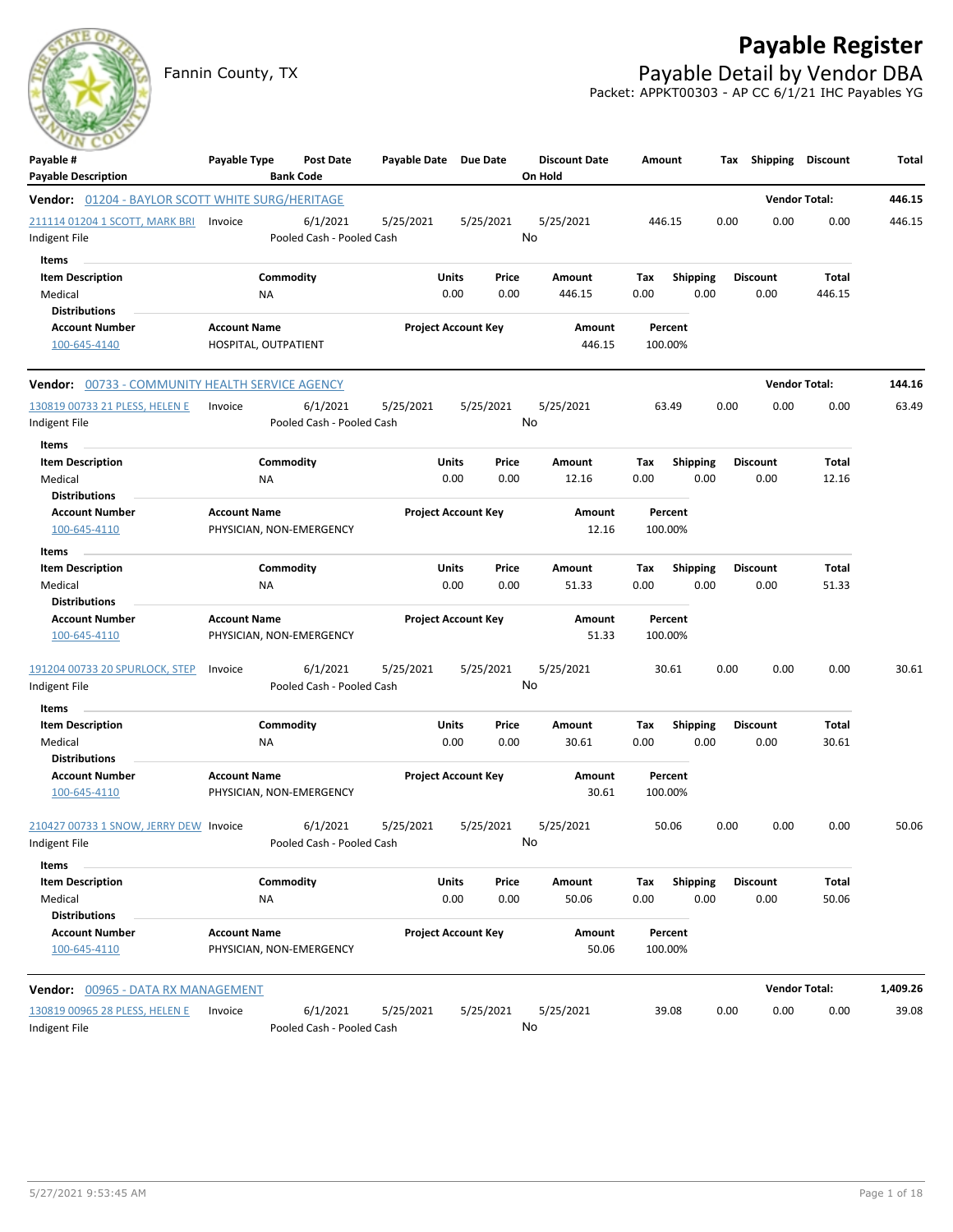| <b>Payable Register</b>                        |                          |                                       |                       |                            |                      |             |                         | Packet: APPKT00303 - AP CC 6/1/21 IHC Payables YG |                |        |
|------------------------------------------------|--------------------------|---------------------------------------|-----------------------|----------------------------|----------------------|-------------|-------------------------|---------------------------------------------------|----------------|--------|
| Payable #                                      | Payable Type             | <b>Post Date</b>                      | Payable Date Due Date |                            | <b>Discount Date</b> | Amount      |                         | Tax Shipping Discount                             |                | Total  |
| <b>Payable Description</b>                     | <b>Bank Code</b>         |                                       |                       |                            | On Hold              |             |                         |                                                   |                |        |
| Items                                          |                          |                                       |                       |                            |                      |             |                         |                                                   |                |        |
| <b>Item Description</b>                        | Commodity                |                                       | Units                 | Price                      | <b>Amount</b>        | Tax         | Shipping                | <b>Discount</b>                                   | <b>Total</b>   |        |
| Medical                                        | NA                       |                                       | 0.00                  | 0.00                       | 39.08                | 0.00        | 0.00                    | 0.00                                              | 39.08          |        |
| <b>Distributions</b>                           |                          |                                       |                       |                            |                      |             |                         |                                                   |                |        |
| <b>Account Number</b>                          | <b>Account Name</b>      |                                       |                       | <b>Project Account Key</b> | Amount               |             | Percent                 |                                                   |                |        |
| 100-645-4120                                   | PRESCRIPTIONS, DRUGS     |                                       |                       |                            | 39.08                |             | 100.00%                 |                                                   |                |        |
| 170305 00965 25 MCCOMBS, JOLIN Invoice         |                          | 6/1/2021                              | 5/25/2021             | 5/25/2021                  | 5/25/2021            |             | 330.96                  | 0.00<br>0.00                                      | 0.00           | 330.96 |
| Indigent File                                  |                          | Pooled Cash - Pooled Cash             |                       |                            | No                   |             |                         |                                                   |                |        |
| Items                                          |                          |                                       |                       |                            |                      |             |                         |                                                   |                |        |
| <b>Item Description</b>                        | Commodity                |                                       | Units                 | Price                      | Amount               | Tax         | <b>Shipping</b>         | <b>Discount</b>                                   | Total          |        |
| Medical                                        | ΝA                       |                                       | 0.00                  | 0.00                       | 105.56               | 0.00        | 0.00                    | 0.00                                              | 105.56         |        |
| <b>Distributions</b>                           |                          |                                       |                       |                            |                      |             |                         |                                                   |                |        |
| <b>Account Number</b>                          | <b>Account Name</b>      |                                       |                       | <b>Project Account Key</b> | Amount               |             | Percent                 |                                                   |                |        |
| 100-645-4120                                   | PRESCRIPTIONS, DRUGS     |                                       |                       |                            | 105.56               |             | 100.00%                 |                                                   |                |        |
| Items                                          |                          |                                       |                       |                            |                      |             |                         |                                                   |                |        |
| <b>Item Description</b>                        | Commodity                |                                       | Units                 | Price                      | <b>Amount</b>        | Tax         | <b>Shipping</b>         | <b>Discount</b>                                   | Total          |        |
| Medical                                        | ΝA                       |                                       | 0.00                  | 0.00                       | 116.30               | 0.00        | 0.00                    | 0.00                                              | 116.30         |        |
| <b>Distributions</b>                           |                          |                                       |                       |                            |                      |             |                         |                                                   |                |        |
| <b>Account Number</b>                          | <b>Account Name</b>      |                                       |                       | <b>Project Account Key</b> | Amount               |             | Percent                 |                                                   |                |        |
| 100-645-4120                                   | PRESCRIPTIONS, DRUGS     |                                       |                       |                            | 116.30               |             | 100.00%                 |                                                   |                |        |
| Items                                          |                          |                                       |                       |                            |                      |             |                         |                                                   |                |        |
| <b>Item Description</b>                        | Commodity                |                                       | Units                 | Price                      | Amount               | Tax         | <b>Shipping</b>         | <b>Discount</b>                                   | <b>Total</b>   |        |
| Medical                                        | ΝA                       |                                       | 0.00                  | 0.00                       | 109.10               | 0.00        | 0.00                    | 0.00                                              | 109.10         |        |
| <b>Distributions</b>                           |                          |                                       |                       |                            |                      |             |                         |                                                   |                |        |
| <b>Account Number</b>                          | <b>Account Name</b>      |                                       |                       | <b>Project Account Key</b> | Amount               |             | Percent                 |                                                   |                |        |
| 100-645-4120                                   | PRESCRIPTIONS, DRUGS     |                                       |                       |                            | 109.10               |             | 100.00%                 |                                                   |                |        |
| 180512 00965 17 NORTON, CAROL<br>Indigent File | Invoice                  | 6/1/2021<br>Pooled Cash - Pooled Cash | 5/25/2021             | 5/25/2021                  | 5/25/2021<br>No      |             | 248.58                  | 0.00<br>0.00                                      | 0.00           | 248.58 |
|                                                |                          |                                       |                       |                            |                      |             |                         |                                                   |                |        |
| Items                                          | Commodity                |                                       |                       |                            |                      |             |                         |                                                   |                |        |
| <b>Item Description</b><br>Medical             | NA                       |                                       | Units<br>0.00         | Price<br>0.00              | Amount<br>46.23      | Tax<br>0.00 | <b>Shipping</b><br>0.00 | <b>Discount</b><br>0.00                           | Total<br>46.23 |        |
| <b>Distributions</b>                           |                          |                                       |                       |                            |                      |             |                         |                                                   |                |        |
| <b>Account Number</b>                          | <b>Account Name</b>      |                                       |                       | <b>Project Account Key</b> | Amount               |             | Percent                 |                                                   |                |        |
| 100-645-4120                                   | PRESCRIPTIONS, DRUGS     |                                       |                       |                            | 46.23                |             | 100.00%                 |                                                   |                |        |
| Items                                          |                          |                                       |                       |                            |                      |             |                         |                                                   |                |        |
| <b>Item Description</b>                        | Commodity                |                                       | <b>Units</b>          | Price                      | Amount               | Tax         | Shipping                | <b>Discount</b>                                   | Total          |        |
| Medical                                        | ΝA                       |                                       | 0.00                  | 0.00                       | 61.51                | 0.00        | 0.00                    | 0.00                                              | 61.51          |        |
| <b>Distributions</b>                           |                          |                                       |                       |                            |                      |             |                         |                                                   |                |        |
| <b>Account Number</b>                          | <b>Account Name</b>      |                                       |                       | <b>Project Account Key</b> | Amount               |             | Percent                 |                                                   |                |        |
| 100-645-4120                                   | PRESCRIPTIONS, DRUGS     |                                       |                       |                            | 61.51                |             | 100.00%                 |                                                   |                |        |
| Items                                          |                          |                                       |                       |                            |                      |             |                         |                                                   |                |        |
| <b>Item Description</b>                        | Commodity                |                                       | Units                 | Price                      | Amount               | Tax         | <b>Shipping</b>         | <b>Discount</b>                                   | Total          |        |
| Medical                                        | NA                       |                                       | 0.00                  | 0.00                       | 140.84               | 0.00        | 0.00                    | 0.00                                              | 140.84         |        |
| <b>Distributions</b>                           |                          |                                       |                       |                            |                      |             |                         |                                                   |                |        |
| <b>Account Number</b>                          | <b>Account Name</b>      |                                       |                       | <b>Project Account Key</b> | Amount               |             | Percent                 |                                                   |                |        |
| 100-645-4120                                   | PRESCRIPTIONS, DRUGS     |                                       |                       |                            | 140.84               |             | 100.00%                 |                                                   |                |        |
|                                                |                          | 6/1/2021                              |                       |                            |                      |             |                         |                                                   |                |        |
| 190901 00965 16 HINSON, SHEILA                 | Invoice                  |                                       | 5/25/2021             | 5/25/2021                  | 5/25/2021<br>No      |             | 127.12                  | 0.00<br>0.00                                      | 0.00           | 127.12 |
| Indigent File                                  |                          | Pooled Cash - Pooled Cash             |                       |                            |                      |             |                         |                                                   |                |        |
| Items                                          |                          |                                       |                       |                            |                      |             |                         |                                                   |                |        |
| <b>Item Description</b>                        | Commodity                |                                       | Units                 | Price                      | Amount               | Tax         | <b>Shipping</b>         | <b>Discount</b>                                   | Total          |        |
| Medical                                        | NA                       |                                       | 0.00                  | 0.00                       | 52.26                | 0.00        | 0.00                    | 0.00                                              | 52.26          |        |
| <b>Distributions</b>                           |                          |                                       |                       |                            |                      |             |                         |                                                   |                |        |
| <b>Account Number</b>                          | <b>Account Name</b>      |                                       |                       | <b>Project Account Key</b> | Amount               |             | Percent                 |                                                   |                |        |
| 100-645-4090                                   | <b>DIABETIC SUPPLIES</b> |                                       |                       |                            | 52.26                |             | 100.00%                 |                                                   |                |        |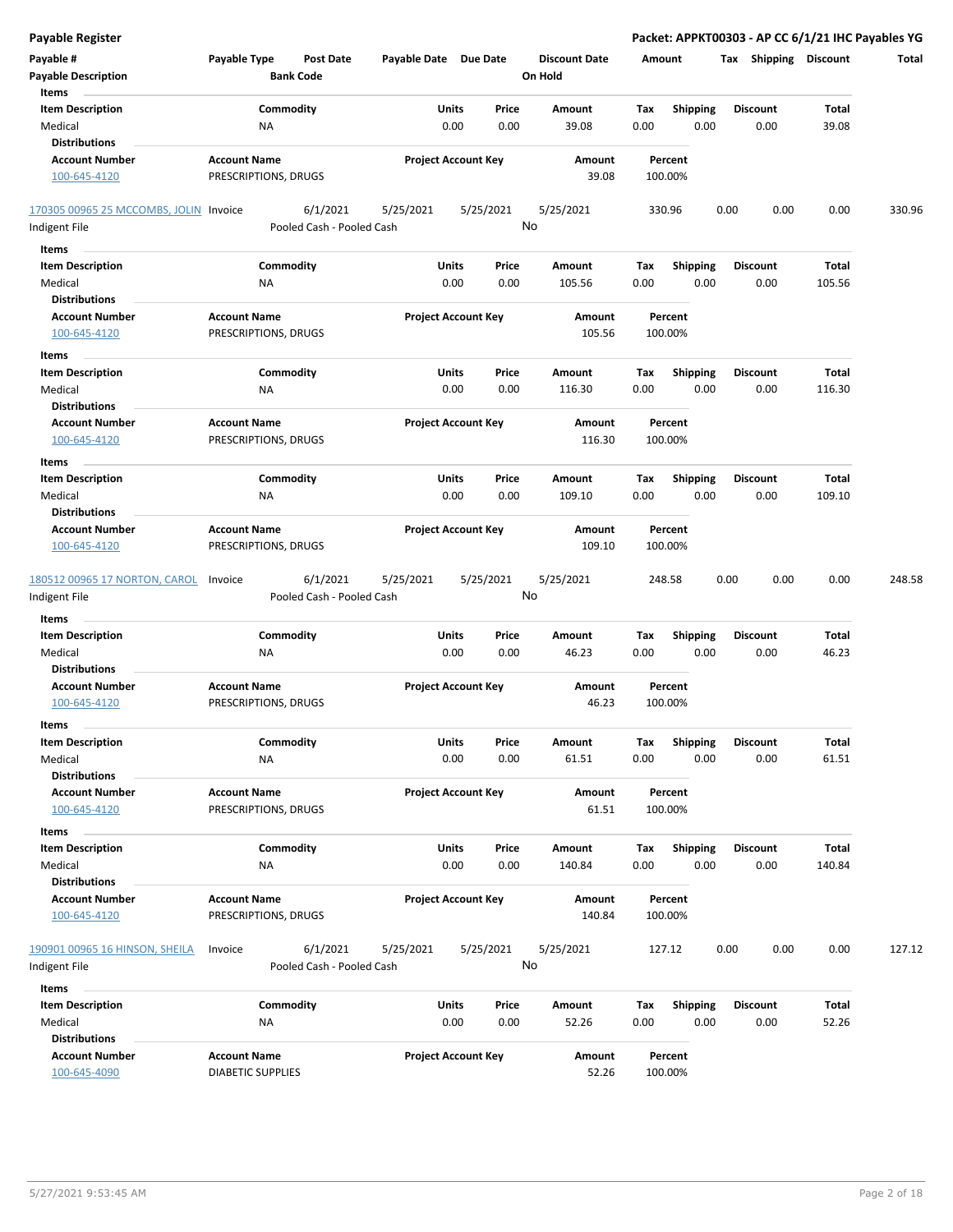| <b>Payable Register</b>                                             |                                             |                                                    |                            |               |                                 |                    |                         | Packet: APPKT00303 - AP CC 6/1/21 IHC Payables YG |                |        |
|---------------------------------------------------------------------|---------------------------------------------|----------------------------------------------------|----------------------------|---------------|---------------------------------|--------------------|-------------------------|---------------------------------------------------|----------------|--------|
| Payable #<br><b>Payable Description</b>                             | Payable Type<br><b>Bank Code</b>            | <b>Post Date</b>                                   | Payable Date Due Date      |               | <b>Discount Date</b><br>On Hold | Amount             |                         | Tax Shipping Discount                             |                | Total  |
| Items<br><b>Item Description</b><br>Medical<br><b>Distributions</b> | Commodity<br>NA                             |                                                    | Units<br>0.00              | Price<br>0.00 | Amount<br>74.86                 | Tax<br>0.00        | Shipping<br>0.00        | <b>Discount</b><br>0.00                           | Total<br>74.86 |        |
| <b>Account Number</b><br>100-645-4120                               | <b>Account Name</b><br>PRESCRIPTIONS, DRUGS |                                                    | <b>Project Account Key</b> |               | Amount<br>74.86                 | Percent<br>100.00% |                         |                                                   |                |        |
| 201205 00965 20 LOYA, SHANNON<br>Indigent File                      | Invoice                                     | 6/1/2021<br>5/25/2021<br>Pooled Cash - Pooled Cash | 5/25/2021                  | No            | 5/25/2021                       | 129.32             |                         | 0.00<br>0.00                                      | 0.00           | 129.32 |
| Items                                                               |                                             |                                                    |                            |               |                                 |                    |                         |                                                   |                |        |
| <b>Item Description</b><br>Medical<br><b>Distributions</b>          | Commodity<br>ΝA                             |                                                    | Units<br>0.00              | Price<br>0.00 | Amount<br>30.46                 | Tax<br>0.00        | <b>Shipping</b><br>0.00 | <b>Discount</b><br>0.00                           | Total<br>30.46 |        |
| <b>Account Number</b><br>100-645-4120                               | <b>Account Name</b><br>PRESCRIPTIONS, DRUGS |                                                    | <b>Project Account Key</b> |               | Amount<br>30.46                 | Percent<br>100.00% |                         |                                                   |                |        |
| Items                                                               |                                             |                                                    |                            |               |                                 |                    |                         |                                                   |                |        |
| <b>Item Description</b><br>Medical<br><b>Distributions</b>          | Commodity<br>NA                             |                                                    | Units<br>0.00              | Price<br>0.00 | Amount<br>72.52                 | Tax<br>0.00        | Shipping<br>0.00        | <b>Discount</b><br>0.00                           | Total<br>72.52 |        |
| <b>Account Number</b><br>100-645-4120                               | <b>Account Name</b><br>PRESCRIPTIONS, DRUGS |                                                    | <b>Project Account Key</b> |               | Amount<br>72.52                 | Percent<br>100.00% |                         |                                                   |                |        |
| Items                                                               |                                             |                                                    |                            |               |                                 |                    |                         |                                                   |                |        |
| <b>Item Description</b><br>Medical<br><b>Distributions</b>          | Commodity<br>ΝA                             |                                                    | Units<br>0.00              | Price<br>0.00 | Amount<br>26.34                 | Tax<br>0.00        | <b>Shipping</b><br>0.00 | <b>Discount</b><br>0.00                           | Total<br>26.34 |        |
| <b>Account Number</b><br>100-645-4120                               | <b>Account Name</b><br>PRESCRIPTIONS, DRUGS |                                                    | <b>Project Account Key</b> |               | Amount<br>26.34                 | Percent<br>100.00% |                         |                                                   |                |        |
| 210221 00965 5 STROBL, WILLIAM<br>Indigent File                     | Invoice                                     | 6/1/2021<br>5/25/2021<br>Pooled Cash - Pooled Cash | 5/25/2021                  | No            | 5/25/2021                       | 61.44              |                         | 0.00<br>0.00                                      | 0.00           | 61.44  |
| Items                                                               |                                             |                                                    |                            |               |                                 |                    |                         |                                                   |                |        |
| <b>Item Description</b><br>Medical<br><b>Distributions</b>          | Commodity<br>NA                             |                                                    | Units<br>0.00              | Price<br>0.00 | Amount<br>61.44                 | Tax<br>0.00        | <b>Shipping</b><br>0.00 | Discount<br>0.00                                  | Total<br>61.44 |        |
| <b>Account Number</b><br>100-645-4120                               | <b>Account Name</b><br>PRESCRIPTIONS, DRUGS |                                                    | <b>Project Account Key</b> |               | Amount<br>61.44                 | Percent<br>100.00% |                         |                                                   |                |        |
| 210222 00965 3 WOODWORTH, SAI Invoice<br>Indigent File              |                                             | 6/1/2021<br>5/25/2021<br>Pooled Cash - Pooled Cash | 5/25/2021                  | No            | 5/25/2021                       | 74.65              |                         | 0.00<br>0.00                                      | 0.00           | 74.65  |
| <b>Items</b>                                                        |                                             |                                                    |                            |               |                                 |                    |                         |                                                   |                |        |
| <b>Item Description</b><br>Medical                                  | Commodity<br>NA                             |                                                    | Units<br>0.00              | Price<br>0.00 | Amount<br>15.20                 | Tax<br>0.00        | <b>Shipping</b><br>0.00 | <b>Discount</b><br>0.00                           | Total<br>15.20 |        |
| <b>Distributions</b><br><b>Account Number</b><br>100-645-4120       | <b>Account Name</b><br>PRESCRIPTIONS, DRUGS |                                                    | <b>Project Account Key</b> |               | Amount<br>15.20                 | Percent<br>100.00% |                         |                                                   |                |        |
| Items                                                               |                                             |                                                    |                            |               |                                 |                    |                         |                                                   |                |        |
| <b>Item Description</b><br>Medical                                  | Commodity<br>ΝA                             |                                                    | Units<br>0.00              | Price<br>0.00 | Amount<br>59.45                 | Tax<br>0.00        | <b>Shipping</b><br>0.00 | Discount<br>0.00                                  | Total<br>59.45 |        |
| <b>Distributions</b><br><b>Account Number</b><br>100-645-4120       | <b>Account Name</b><br>PRESCRIPTIONS, DRUGS |                                                    | <b>Project Account Key</b> |               | Amount<br>59.45                 | Percent<br>100.00% |                         |                                                   |                |        |
| 210428 00965 1 WOODALL, DAVID<br>Indigent File                      | Invoice                                     | 6/1/2021<br>5/25/2021<br>Pooled Cash - Pooled Cash | 5/25/2021                  | No            | 5/25/2021                       | 7.46               |                         | 0.00<br>0.00                                      | 0.00           | 7.46   |
| Items                                                               |                                             |                                                    |                            |               |                                 |                    |                         |                                                   |                |        |
| <b>Item Description</b><br>Medical<br><b>Distributions</b>          | Commodity<br>NA                             |                                                    | Units<br>0.00              | Price<br>0.00 | Amount<br>7.46                  | Tax<br>0.00        | <b>Shipping</b><br>0.00 | <b>Discount</b><br>0.00                           | Total<br>7.46  |        |
| <b>Account Number</b><br>100-645-4120                               | <b>Account Name</b><br>PRESCRIPTIONS, DRUGS |                                                    | <b>Project Account Key</b> |               | Amount<br>7.46                  | Percent<br>100.00% |                         |                                                   |                |        |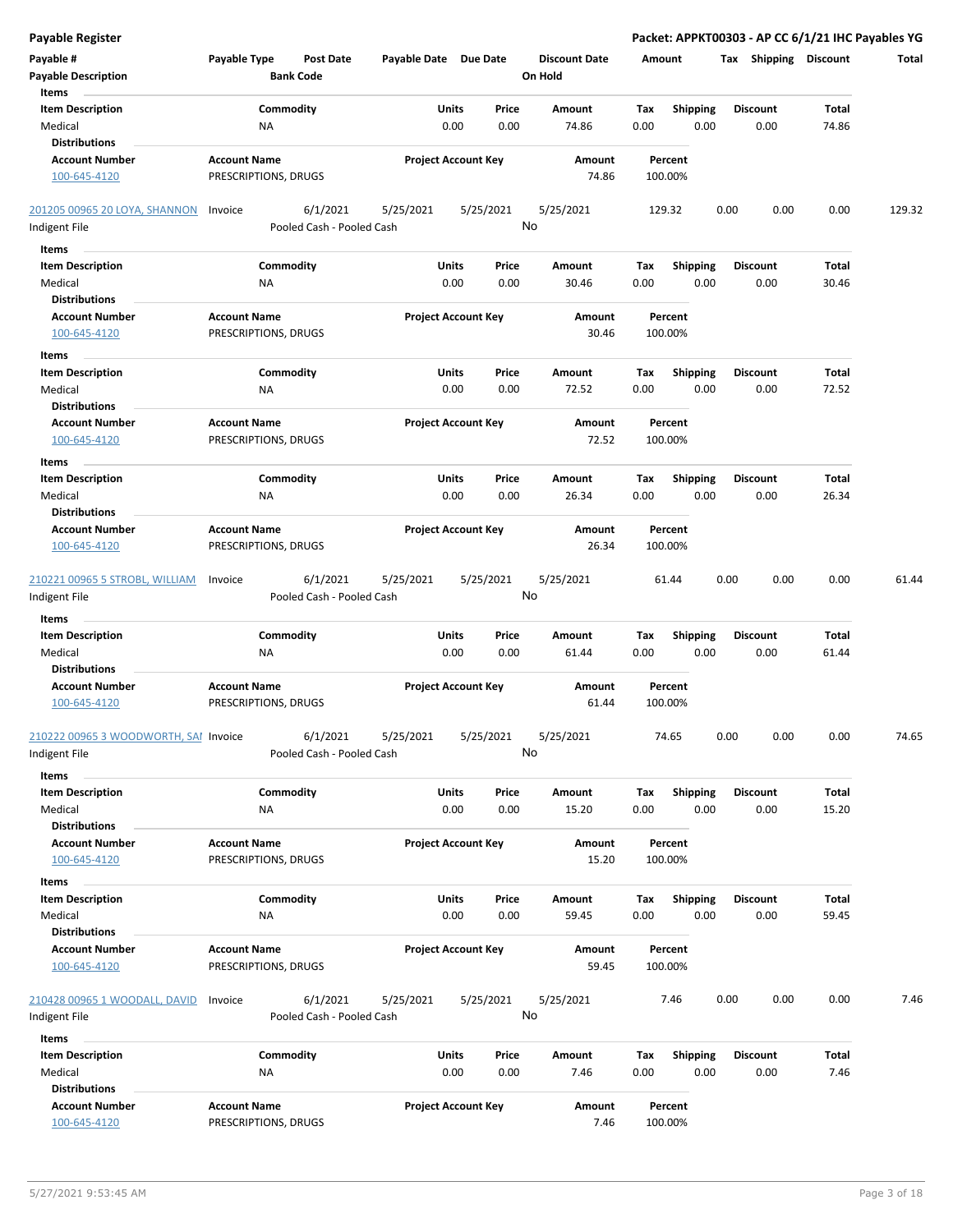| Payable Register                                        |                                             |                  |                                       |                       |                            |    |                                 |             |                         |      |                         | Packet: APPKT00303 - AP CC 6/1/21 IHC Payables YG |        |
|---------------------------------------------------------|---------------------------------------------|------------------|---------------------------------------|-----------------------|----------------------------|----|---------------------------------|-------------|-------------------------|------|-------------------------|---------------------------------------------------|--------|
| Payable #<br><b>Payable Description</b>                 | Payable Type                                | <b>Bank Code</b> | <b>Post Date</b>                      | Payable Date Due Date |                            |    | <b>Discount Date</b><br>On Hold | Amount      |                         |      | Tax Shipping Discount   |                                                   | Total  |
| 211009 00965 7 EICHMAN JR, WIL<br>Indigent File         | Invoice                                     |                  | 6/1/2021<br>Pooled Cash - Pooled Cash | 5/25/2021             | 5/25/2021                  | No | 5/25/2021                       |             | 165.38                  | 0.00 | 0.00                    | 0.00                                              | 165.38 |
| Items                                                   |                                             |                  |                                       |                       |                            |    |                                 |             |                         |      |                         |                                                   |        |
| <b>Item Description</b><br>Medical                      |                                             | Commodity<br>ΝA  |                                       | Units                 | Price<br>0.00<br>0.00      |    | Amount<br>44.92                 | Tax<br>0.00 | <b>Shipping</b><br>0.00 |      | <b>Discount</b><br>0.00 | Total<br>44.92                                    |        |
| Distributions                                           |                                             |                  |                                       |                       |                            |    |                                 |             |                         |      |                         |                                                   |        |
| <b>Account Number</b>                                   | <b>Account Name</b>                         |                  |                                       |                       | <b>Project Account Key</b> |    | Amount                          |             | Percent                 |      |                         |                                                   |        |
| 100-645-4120                                            | PRESCRIPTIONS, DRUGS                        |                  |                                       |                       |                            |    | 44.92                           |             | 100.00%                 |      |                         |                                                   |        |
| Items<br><b>Item Description</b>                        |                                             | Commodity        |                                       | Units                 | Price                      |    | Amount                          | Тах         | <b>Shipping</b>         |      | <b>Discount</b>         | Total                                             |        |
| Medical                                                 |                                             | ΝA               |                                       |                       | 0.00<br>0.00               |    | 15.00                           | 0.00        | 0.00                    |      | 0.00                    | 15.00                                             |        |
| <b>Distributions</b>                                    |                                             |                  |                                       |                       |                            |    |                                 |             |                         |      |                         |                                                   |        |
| <b>Account Number</b>                                   | <b>Account Name</b>                         |                  |                                       |                       | <b>Project Account Key</b> |    | Amount                          |             | Percent                 |      |                         |                                                   |        |
| 100-645-4090                                            | <b>DIABETIC SUPPLIES</b>                    |                  |                                       |                       |                            |    | 15.00                           |             | 100.00%                 |      |                         |                                                   |        |
| Items                                                   |                                             |                  |                                       |                       |                            |    |                                 |             |                         |      |                         |                                                   |        |
| Item Description                                        |                                             | Commodity        |                                       | Units                 | Price                      |    | Amount                          | Tax         | <b>Shipping</b>         |      | <b>Discount</b>         | Total                                             |        |
| Medical<br><b>Distributions</b>                         |                                             | ΝA               |                                       |                       | 0.00<br>0.00               |    | 105.46                          | 0.00        | 0.00                    |      | 0.00                    | 105.46                                            |        |
| <b>Account Number</b>                                   | <b>Account Name</b>                         |                  |                                       |                       | <b>Project Account Key</b> |    | Amount                          |             | Percent                 |      |                         |                                                   |        |
| 100-645-4120                                            | PRESCRIPTIONS, DRUGS                        |                  |                                       |                       |                            |    | 105.46                          |             | 100.00%                 |      |                         |                                                   |        |
| 211216 00965 8 CLEMENT, EUGENE Invoice<br>Indigent File |                                             |                  | 6/1/2021<br>Pooled Cash - Pooled Cash | 5/25/2021             | 5/25/2021                  | No | 5/25/2021                       |             | 134.09                  | 0.00 | 0.00                    | 0.00                                              | 134.09 |
| Items                                                   |                                             |                  |                                       |                       |                            |    |                                 |             |                         |      |                         |                                                   |        |
| <b>Item Description</b><br>Medical                      |                                             | Commodity<br>NA  |                                       | Units                 | Price<br>0.00<br>0.00      |    | Amount<br>27.06                 | Tax<br>0.00 | <b>Shipping</b><br>0.00 |      | <b>Discount</b><br>0.00 | Total<br>27.06                                    |        |
| <b>Distributions</b>                                    |                                             |                  |                                       |                       |                            |    |                                 |             |                         |      |                         |                                                   |        |
| <b>Account Number</b><br>100-645-4120                   | <b>Account Name</b><br>PRESCRIPTIONS, DRUGS |                  |                                       |                       | <b>Project Account Key</b> |    | Amount<br>27.06                 |             | Percent<br>100.00%      |      |                         |                                                   |        |
| Items                                                   |                                             |                  |                                       |                       |                            |    |                                 |             |                         |      |                         |                                                   |        |
| <b>Item Description</b>                                 |                                             | Commodity        |                                       | Units                 | Price                      |    | Amount                          | Тах         | <b>Shipping</b>         |      | <b>Discount</b>         | Total                                             |        |
| Medical                                                 |                                             | ΝA               |                                       |                       | 0.00<br>0.00               |    | 107.03                          | 0.00        | 0.00                    |      | 0.00                    | 107.03                                            |        |
| Distributions                                           |                                             |                  |                                       |                       |                            |    |                                 |             |                         |      |                         |                                                   |        |
| <b>Account Number</b><br>100-645-4120                   | <b>Account Name</b><br>PRESCRIPTIONS, DRUGS |                  |                                       |                       | <b>Project Account Key</b> |    | Amount<br>107.03                |             | Percent<br>100.00%      |      |                         |                                                   |        |
| 211217 00965 4 BOWEN, RONALD L Invoice                  |                                             |                  | 6/1/2021                              | 5/25/2021             | 5/25/2021                  |    | 5/25/2021                       |             | 13.79                   | 0.00 | 0.00                    | 0.00                                              | 13.79  |
| ndigent File                                            |                                             |                  | Pooled Cash - Pooled Cash             |                       |                            | No |                                 |             |                         |      |                         |                                                   |        |
| Items                                                   |                                             |                  |                                       |                       |                            |    |                                 |             |                         |      |                         |                                                   |        |
| <b>Item Description</b>                                 |                                             | Commodity        |                                       |                       | Units<br>Price             |    | Amount                          | Tax         | <b>Shipping</b>         |      | <b>Discount</b>         | Total                                             |        |
| Medical                                                 |                                             | ΝA               |                                       |                       | 0.00<br>0.00               |    | 13.79                           | 0.00        | 0.00                    |      | 0.00                    | 13.79                                             |        |
| <b>Distributions</b>                                    |                                             |                  |                                       |                       |                            |    |                                 |             |                         |      |                         |                                                   |        |
| <b>Account Number</b><br>100-645-4120                   | <b>Account Name</b><br>PRESCRIPTIONS, DRUGS |                  |                                       |                       | <b>Project Account Key</b> |    | Amount<br>13.79                 |             | Percent<br>100.00%      |      |                         |                                                   |        |
| 930026 00965 84 ROBERTS, MELIS<br>Indigent File         | Invoice                                     |                  | 6/1/2021<br>Pooled Cash - Pooled Cash | 5/25/2021             | 5/25/2021                  | No | 5/25/2021                       |             | 77.39                   | 0.00 | 0.00                    | 0.00                                              | 77.39  |
| Items                                                   |                                             |                  |                                       |                       |                            |    |                                 |             |                         |      |                         |                                                   |        |
| <b>Item Description</b>                                 |                                             | Commodity        |                                       | Units                 | Price                      |    | Amount                          | Tax         | <b>Shipping</b>         |      | <b>Discount</b>         | Total                                             |        |
| Medical                                                 |                                             | NA               |                                       |                       | 0.00<br>0.00               |    | 58.06                           | 0.00        | 0.00                    |      | 0.00                    | 58.06                                             |        |
| <b>Distributions</b>                                    |                                             |                  |                                       |                       |                            |    |                                 |             |                         |      |                         |                                                   |        |
| <b>Account Number</b>                                   | <b>Account Name</b>                         |                  |                                       |                       | <b>Project Account Key</b> |    | Amount                          |             | Percent                 |      |                         |                                                   |        |
| 100-645-4120                                            | PRESCRIPTIONS, DRUGS                        |                  |                                       |                       |                            |    | 58.06                           |             | 100.00%                 |      |                         |                                                   |        |
|                                                         |                                             |                  |                                       |                       |                            |    |                                 |             |                         |      |                         |                                                   |        |
| Items<br><b>Item Description</b>                        |                                             | Commodity        |                                       |                       | Units<br>Price             |    | Amount                          | Tax         | <b>Shipping</b>         |      | <b>Discount</b>         | Total                                             |        |
| Medical                                                 |                                             | NA               |                                       |                       | 0.00<br>0.00               |    | 19.33                           | 0.00        | 0.00                    |      | 0.00                    | 19.33                                             |        |
| <b>Distributions</b>                                    |                                             |                  |                                       |                       |                            |    |                                 |             |                         |      |                         |                                                   |        |
| <b>Account Number</b>                                   | <b>Account Name</b>                         |                  |                                       |                       | <b>Project Account Key</b> |    | Amount                          |             | Percent                 |      |                         |                                                   |        |
| 100-645-4120                                            | PRESCRIPTIONS, DRUGS                        |                  |                                       |                       |                            |    | 19.33                           |             | 100.00%                 |      |                         |                                                   |        |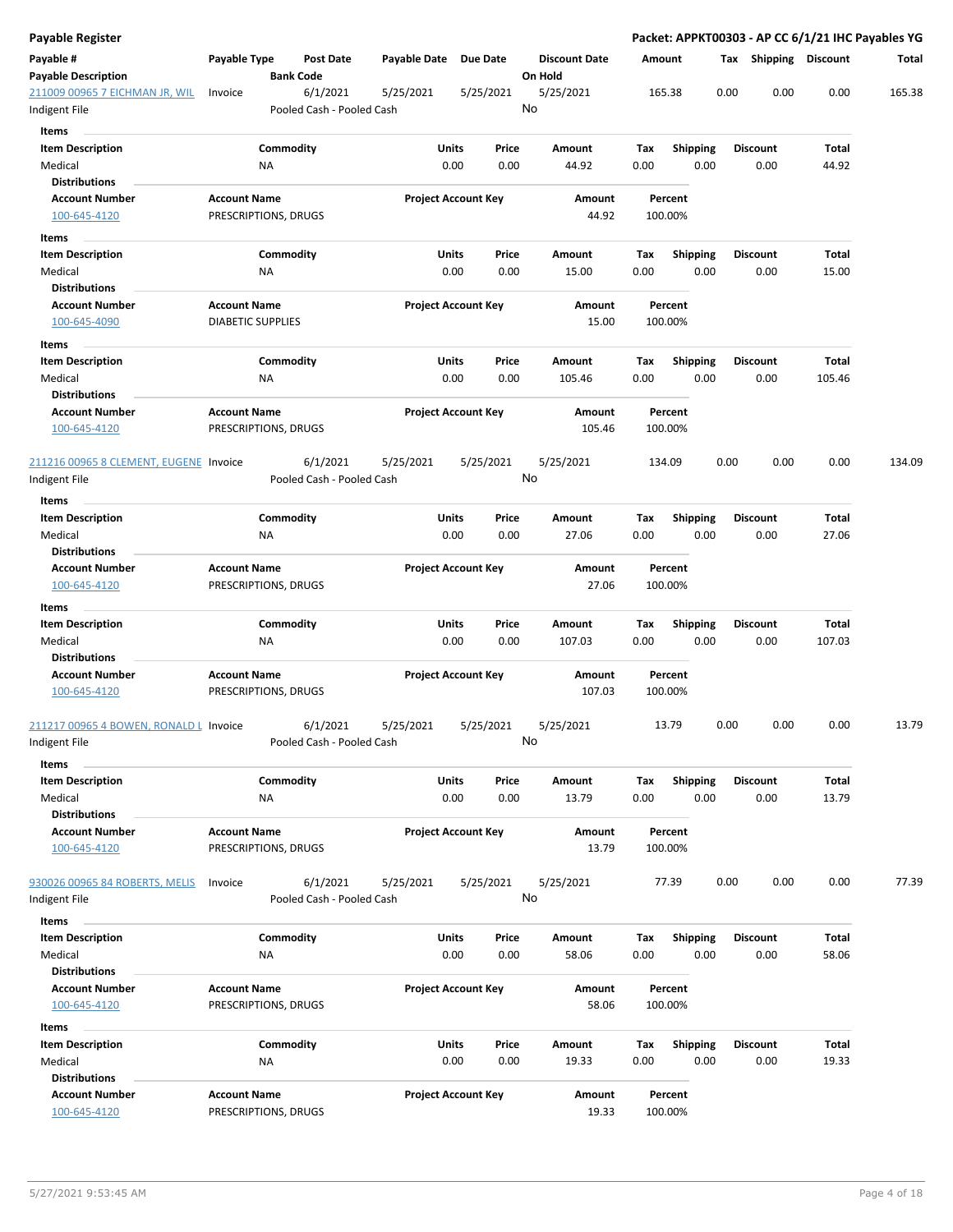| <b>Payable Register</b>                                       |                                                 |                                       |                       |                                |                                 |             |                         |      |                         | Packet: APPKT00303 - AP CC 6/1/21 IHC Payables YG |        |
|---------------------------------------------------------------|-------------------------------------------------|---------------------------------------|-----------------------|--------------------------------|---------------------------------|-------------|-------------------------|------|-------------------------|---------------------------------------------------|--------|
| Payable #<br><b>Payable Description</b>                       | Payable Type                                    | <b>Post Date</b><br><b>Bank Code</b>  | Payable Date Due Date |                                | <b>Discount Date</b><br>On Hold |             | Amount                  |      | Tax Shipping Discount   |                                                   | Total  |
| Vendor: 01192 - GRAYSON DIGESTIVE DISEASE                     |                                                 |                                       |                       |                                |                                 |             |                         |      |                         | <b>Vendor Total:</b>                              | 518.01 |
| 210427 01192 1 SNOW, JERRY DEW Invoice<br>Indigent File       |                                                 | 6/1/2021<br>Pooled Cash - Pooled Cash | 5/25/2021             | 5/25/2021                      | 5/25/2021<br>No                 |             | 154.77                  | 0.00 | 0.00                    | 0.00                                              | 154.77 |
| Items                                                         |                                                 |                                       |                       |                                |                                 |             |                         |      |                         |                                                   |        |
| <b>Item Description</b><br>Medical<br><b>Distributions</b>    | Commodity<br>NA                                 |                                       |                       | Units<br>Price<br>0.00<br>0.00 | Amount<br>154.77                | Tax<br>0.00 | <b>Shipping</b><br>0.00 |      | <b>Discount</b><br>0.00 | Total<br>154.77                                   |        |
| <b>Account Number</b>                                         | <b>Account Name</b>                             |                                       |                       | <b>Project Account Key</b>     | Amount                          |             | Percent                 |      |                         |                                                   |        |
| 100-645-4110                                                  | PHYSICIAN, NON-EMERGENCY                        |                                       |                       |                                | 154.77                          |             | 100.00%                 |      |                         |                                                   |        |
| 210427 01192 2 SNOW, JERRY DEW Invoice<br>Indigent File       |                                                 | 6/1/2021<br>Pooled Cash - Pooled Cash | 5/25/2021             | 5/25/2021                      | 5/25/2021<br>No                 |             | 363.24                  | 0.00 | 0.00                    | 0.00                                              | 363.24 |
| Items                                                         |                                                 |                                       |                       |                                |                                 |             |                         |      |                         |                                                   |        |
| <b>Item Description</b><br>Medical                            | Commodity<br>NA                                 |                                       |                       | Units<br>Price<br>0.00<br>0.00 | Amount<br>196.47                | Tax<br>0.00 | <b>Shipping</b><br>0.00 |      | <b>Discount</b><br>0.00 | Total<br>196.47                                   |        |
| <b>Distributions</b><br><b>Account Number</b><br>100-645-4110 | <b>Account Name</b><br>PHYSICIAN, NON-EMERGENCY |                                       |                       | <b>Project Account Key</b>     | Amount<br>196.47                |             | Percent<br>100.00%      |      |                         |                                                   |        |
|                                                               |                                                 |                                       |                       |                                |                                 |             |                         |      |                         |                                                   |        |
| Items<br><b>Item Description</b>                              | Commodity                                       |                                       |                       | Units<br>Price                 | Amount                          | Tax         | <b>Shipping</b>         |      | <b>Discount</b>         | Total                                             |        |
| Medical                                                       | NA                                              |                                       |                       | 0.00<br>0.00                   | 53.33                           | 0.00        | 0.00                    |      | 0.00                    | 53.33                                             |        |
| Distributions                                                 |                                                 |                                       |                       |                                |                                 |             |                         |      |                         |                                                   |        |
| <b>Account Number</b><br>100-645-4110                         | <b>Account Name</b><br>PHYSICIAN, NON-EMERGENCY |                                       |                       | <b>Project Account Key</b>     | Amount<br>53.33                 |             | Percent<br>100.00%      |      |                         |                                                   |        |
| Items                                                         |                                                 |                                       |                       |                                |                                 |             |                         |      |                         |                                                   |        |
| <b>Item Description</b>                                       | Commodity                                       |                                       |                       | <b>Units</b><br>Price          | Amount                          | Tax         | <b>Shipping</b>         |      | <b>Discount</b>         | Total                                             |        |
| Medical                                                       | NA                                              |                                       |                       | 0.00<br>0.00                   | 113.44                          | 0.00        | 0.00                    |      | 0.00                    | 113.44                                            |        |
| <b>Distributions</b>                                          |                                                 |                                       |                       |                                |                                 |             |                         |      |                         |                                                   |        |
| <b>Account Number</b><br>100-645-4110                         | <b>Account Name</b><br>PHYSICIAN, NON-EMERGENCY |                                       |                       | <b>Project Account Key</b>     | Amount<br>113.44                |             | Percent<br>100.00%      |      |                         |                                                   |        |
| <b>Vendor: 01221 - HEALOGICS SPECIALTY PHYSICIANS</b>         |                                                 |                                       |                       |                                |                                 |             |                         |      |                         | <b>Vendor Total:</b>                              | 145.38 |
| 180512 01221 17 NORTON, CAROL Invoice<br>Indigent File        |                                                 | 6/1/2021<br>Pooled Cash - Pooled Cash | 5/25/2021             | 5/25/2021                      | 5/25/2021<br>No                 |             | 54.03                   | 0.00 | 0.00                    | 0.00                                              | 54.03  |
| Items                                                         |                                                 |                                       |                       |                                |                                 |             |                         |      |                         |                                                   |        |
| <b>Item Description</b>                                       | Commodity                                       |                                       |                       | Units<br>Price                 | Amount                          | Tax         | Shipping                |      | <b>Discount</b>         | <b>Total</b>                                      |        |
| Medical<br><b>Distributions</b>                               | NA                                              |                                       |                       | 0.00<br>0.00                   | 54.03                           | 0.00        | 0.00                    |      | 0.00                    | 54.03                                             |        |
| <b>Account Number</b><br>100-645-4110                         | <b>Account Name</b><br>PHYSICIAN, NON-EMERGENCY |                                       |                       | <b>Project Account Key</b>     | Amount<br>54.03                 |             | Percent<br>100.00%      |      |                         |                                                   |        |
| 180512 01221 18 NORTON, CAROL                                 | Invoice                                         | 6/1/2021                              | 5/25/2021             | 5/25/2021                      | 5/25/2021                       |             | 91.35                   | 0.00 | 0.00                    | 0.00                                              | 91.35  |
| Indigent File                                                 |                                                 | Pooled Cash - Pooled Cash             |                       |                                | No                              |             |                         |      |                         |                                                   |        |
| Items                                                         |                                                 |                                       |                       |                                |                                 |             |                         |      |                         |                                                   |        |
| <b>Item Description</b>                                       | Commodity                                       |                                       |                       | Units<br>Price                 | Amount                          | Tax         | <b>Shipping</b>         |      | <b>Discount</b>         | Total                                             |        |
| Medical                                                       | NA                                              |                                       |                       | 0.00<br>0.00                   | 44.57                           | 0.00        | 0.00                    |      | 0.00                    | 44.57                                             |        |
| <b>Distributions</b><br><b>Account Number</b>                 | <b>Account Name</b>                             |                                       |                       | <b>Project Account Key</b>     | Amount                          |             | Percent                 |      |                         |                                                   |        |
| 100-645-4110                                                  | PHYSICIAN, NON-EMERGENCY                        |                                       |                       |                                | 44.57                           |             | 100.00%                 |      |                         |                                                   |        |
| Items                                                         |                                                 |                                       |                       |                                |                                 |             |                         |      |                         |                                                   |        |
| <b>Item Description</b>                                       | Commodity                                       |                                       |                       | Units<br>Price                 | Amount                          | Tax         | <b>Shipping</b>         |      | <b>Discount</b>         | Total                                             |        |
| Medical                                                       | NA                                              |                                       |                       | 0.00<br>0.00                   | 46.78                           | 0.00        | 0.00                    |      | 0.00                    | 46.78                                             |        |
| <b>Distributions</b><br><b>Account Number</b>                 | <b>Account Name</b>                             |                                       |                       | <b>Project Account Key</b>     | Amount                          |             | Percent                 |      |                         |                                                   |        |
| 100-645-4110                                                  | PHYSICIAN, NON-EMERGENCY                        |                                       |                       |                                | 46.78                           |             | 100.00%                 |      |                         |                                                   |        |

**Vendor:** 01107 - HUNT REGIONAL MEDICAL CENTER **Vendor Total:** 998.76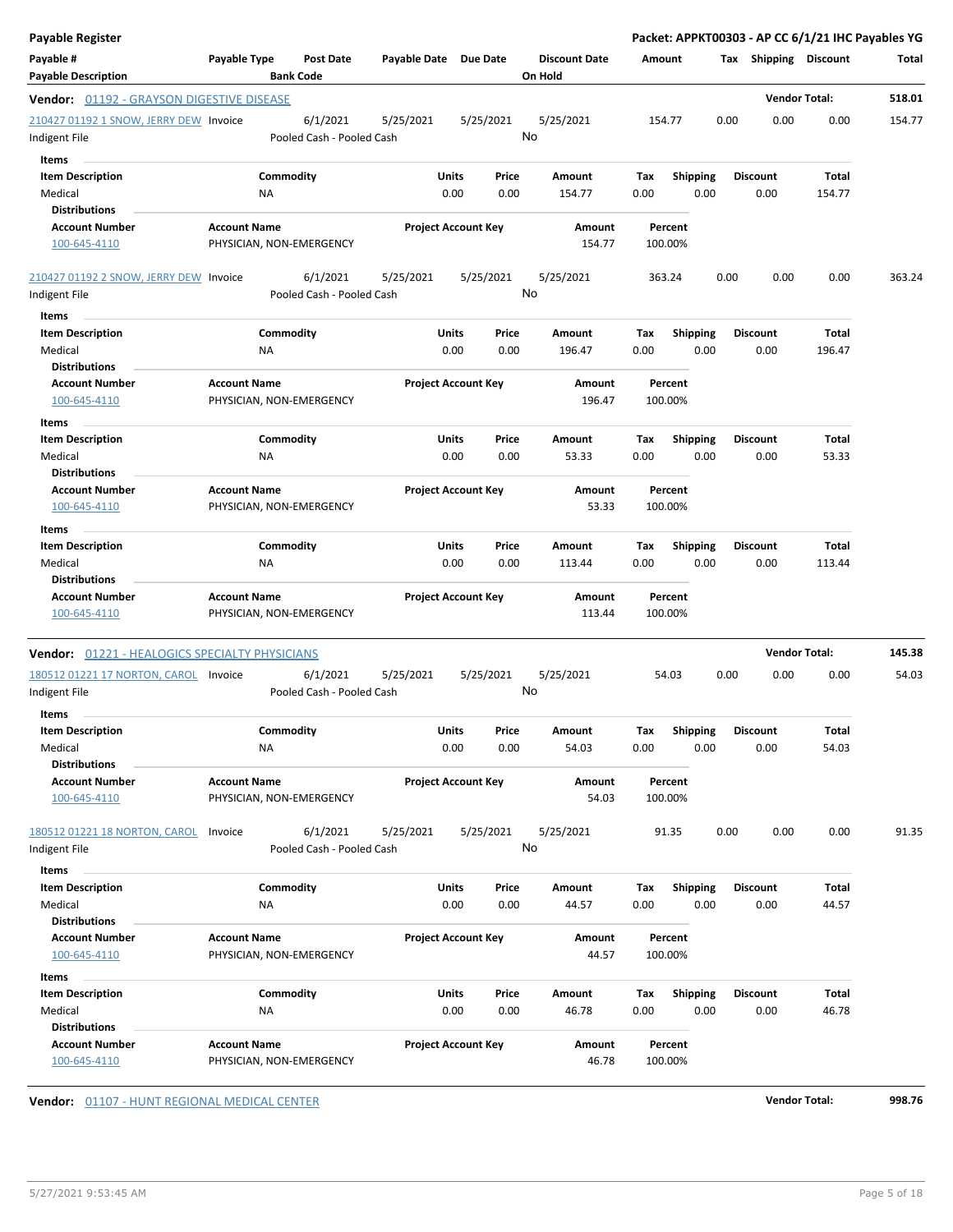| <b>Payable Register</b>                                    |                                                 |                                       |               |                            |                                 |             |                         |      |                         | Packet: APPKT00303 - AP CC 6/1/21 IHC Payables YG |        |
|------------------------------------------------------------|-------------------------------------------------|---------------------------------------|---------------|----------------------------|---------------------------------|-------------|-------------------------|------|-------------------------|---------------------------------------------------|--------|
| Payable #<br><b>Payable Description</b>                    | Payable Type                                    | <b>Post Date</b><br><b>Bank Code</b>  | Payable Date  | Due Date                   | <b>Discount Date</b><br>On Hold |             | Amount                  |      | Tax Shipping Discount   |                                                   | Total  |
| 170305 01107 5 MCCOMBS, JOLIND Invoice                     |                                                 | 6/1/2021                              | 5/25/2021     | 5/25/2021                  | 5/25/2021                       |             | 785.40                  | 0.00 | 0.00                    | 0.00                                              | 785.40 |
| Indigent File                                              |                                                 | Pooled Cash - Pooled Cash             |               |                            | No                              |             |                         |      |                         |                                                   |        |
| Items                                                      |                                                 |                                       |               |                            |                                 |             |                         |      |                         |                                                   |        |
| <b>Item Description</b><br>Medical                         | Commodity<br>ΝA                                 |                                       | Units<br>0.00 | Price<br>0.00              | Amount<br>785.40                | Tax<br>0.00 | <b>Shipping</b><br>0.00 |      | <b>Discount</b><br>0.00 | <b>Total</b><br>785.40                            |        |
| <b>Distributions</b>                                       |                                                 |                                       |               |                            |                                 |             |                         |      |                         |                                                   |        |
| <b>Account Number</b>                                      | <b>Account Name</b>                             |                                       |               | <b>Project Account Key</b> | Amount                          |             | Percent                 |      |                         |                                                   |        |
| 100-645-4140                                               | HOSPITAL, OUTPATIENT                            |                                       |               |                            | 785.40                          |             | 100.00%                 |      |                         |                                                   |        |
| 170305 01107 6 MCCOMBS, JOLIND Invoice                     |                                                 | 6/1/2021                              | 5/25/2021     | 5/25/2021                  | 5/25/2021<br>No                 |             | 134.64                  | 0.00 | 0.00                    | 0.00                                              | 134.64 |
| Indigent File                                              |                                                 | Pooled Cash - Pooled Cash             |               |                            |                                 |             |                         |      |                         |                                                   |        |
| Items                                                      |                                                 |                                       |               |                            |                                 |             |                         |      |                         |                                                   |        |
| <b>Item Description</b>                                    | Commodity                                       |                                       | Units         | Price                      | Amount                          | Tax         | <b>Shipping</b>         |      | <b>Discount</b>         | <b>Total</b>                                      |        |
| Medical                                                    | NA                                              |                                       | 0.00          | 0.00                       | 134.64                          | 0.00        | 0.00                    |      | 0.00                    | 134.64                                            |        |
| <b>Distributions</b>                                       |                                                 |                                       |               |                            |                                 |             |                         |      |                         |                                                   |        |
| <b>Account Number</b><br>100-645-4140                      | <b>Account Name</b><br>HOSPITAL, OUTPATIENT     |                                       |               | <b>Project Account Key</b> | Amount<br>134.64                |             | Percent<br>100.00%      |      |                         |                                                   |        |
| 211006 01107 6 MOOMJIAN, KAI O<br>Indigent File            | Invoice                                         | 6/1/2021<br>Pooled Cash - Pooled Cash | 5/25/2021     | 5/25/2021                  | 5/25/2021<br>No                 |             | 78.72                   | 0.00 | 0.00                    | 0.00                                              | 78.72  |
| Items                                                      |                                                 |                                       |               |                            |                                 |             |                         |      |                         |                                                   |        |
| <b>Item Description</b>                                    | Commodity                                       |                                       | Units         | Price                      | <b>Amount</b>                   | Tax         | <b>Shipping</b>         |      | <b>Discount</b>         | Total                                             |        |
| Medical                                                    | ΝA                                              |                                       |               | 0.00<br>0.00               | 78.72                           | 0.00        | 0.00                    |      | 0.00                    | 78.72                                             |        |
| <b>Distributions</b>                                       |                                                 |                                       |               |                            |                                 |             |                         |      |                         |                                                   |        |
| <b>Account Number</b>                                      | <b>Account Name</b>                             |                                       |               | <b>Project Account Key</b> | Amount                          |             | Percent                 |      |                         |                                                   |        |
| 100-645-4140                                               | HOSPITAL, OUTPATIENT                            |                                       |               |                            | 78.72                           |             | 100.00%                 |      |                         |                                                   |        |
| Vendor: 01254 - Hunt Regional Medical Partners Specialists |                                                 |                                       |               |                            |                                 |             |                         |      |                         | <b>Vendor Total:</b>                              | 208.10 |
| 170305 01254 1 MCCOMBS, JOLIND Invoice                     |                                                 | 6/1/2021                              | 5/25/2021     | 5/25/2021                  | 5/25/2021                       |             | 208.10                  | 0.00 | 0.00                    | 0.00                                              | 208.10 |
| Indigent File                                              |                                                 | Pooled Cash - Pooled Cash             |               |                            | No                              |             |                         |      |                         |                                                   |        |
| Items                                                      |                                                 |                                       |               |                            |                                 |             |                         |      |                         |                                                   |        |
| <b>Item Description</b>                                    | Commodity                                       |                                       | <b>Units</b>  | Price                      | Amount                          | Tax         | <b>Shipping</b>         |      | <b>Discount</b>         | <b>Total</b>                                      |        |
| Medical                                                    | NA                                              |                                       | 0.00          | 0.00                       | 154.77                          | 0.00        | 0.00                    |      | 0.00                    | 154.77                                            |        |
| <b>Distributions</b>                                       |                                                 |                                       |               |                            |                                 |             |                         |      |                         |                                                   |        |
| <b>Account Number</b><br>100-645-4110                      | <b>Account Name</b>                             |                                       |               | <b>Project Account Key</b> | Amount<br>154.77                |             | Percent<br>100.00%      |      |                         |                                                   |        |
|                                                            | PHYSICIAN, NON-EMERGENCY                        |                                       |               |                            |                                 |             |                         |      |                         |                                                   |        |
| Items                                                      |                                                 |                                       |               |                            |                                 |             |                         |      |                         |                                                   |        |
| <b>Item Description</b>                                    | Commodity                                       |                                       | Units         | Price                      | Amount                          | Tax         | <b>Shipping</b>         |      | <b>Discount</b>         | <b>Total</b>                                      |        |
| Medical                                                    | NA                                              |                                       |               | 0.00<br>0.00               | 53.33                           | 0.00        | 0.00                    |      | 0.00                    | 53.33                                             |        |
| <b>Distributions</b>                                       |                                                 |                                       |               |                            |                                 |             |                         |      |                         |                                                   |        |
| <b>Account Number</b><br>100-645-4110                      | <b>Account Name</b><br>PHYSICIAN, NON-EMERGENCY |                                       |               | <b>Project Account Key</b> | Amount<br>53.33                 |             | Percent<br>100.00%      |      |                         |                                                   |        |
|                                                            |                                                 |                                       |               |                            |                                 |             |                         |      |                         |                                                   |        |
| <b>Vendor:</b> 01256 - IBMC ER Physicians                  |                                                 |                                       |               |                            |                                 |             |                         |      |                         | <b>Vendor Total:</b>                              | 289.37 |
| 180512 01256 1 NORTON, CAROL E Invoice                     |                                                 | 6/1/2021                              | 5/25/2021     | 5/25/2021                  | 5/25/2021                       |             | 289.37                  | 0.00 | 0.00                    | 0.00                                              | 289.37 |
| Indigent File                                              |                                                 | Pooled Cash - Pooled Cash             |               |                            | No                              |             |                         |      |                         |                                                   |        |
| Items                                                      |                                                 |                                       |               |                            |                                 |             |                         |      |                         |                                                   |        |
| <b>Item Description</b>                                    | Commodity                                       |                                       | Units         | Price                      | Amount                          | Tax         | <b>Shipping</b>         |      | <b>Discount</b>         | Total                                             |        |
| Medical                                                    | NA                                              |                                       |               | 0.00<br>0.00               | 201.82                          | 0.00        | 0.00                    |      | 0.00                    | 201.82                                            |        |
| <b>Distributions</b>                                       |                                                 |                                       |               |                            |                                 |             |                         |      |                         |                                                   |        |
| <b>Account Number</b>                                      | <b>Account Name</b>                             |                                       |               | <b>Project Account Key</b> | Amount                          |             | Percent                 |      |                         |                                                   |        |
| 100-645-4110                                               | PHYSICIAN, NON-EMERGENCY                        |                                       |               |                            | 201.82                          |             | 100.00%                 |      |                         |                                                   |        |
| Items                                                      |                                                 |                                       |               |                            |                                 |             |                         |      |                         |                                                   |        |
| <b>Item Description</b>                                    | Commodity                                       |                                       | Units         | Price                      | Amount                          | Tax         | <b>Shipping</b>         |      | <b>Discount</b>         | Total                                             |        |
| Medical                                                    | ΝA                                              |                                       | 0.00          | 0.00                       | 53.06                           | 0.00        | 0.00                    |      | 0.00                    | 53.06                                             |        |
| <b>Distributions</b>                                       |                                                 |                                       |               |                            |                                 |             |                         |      |                         |                                                   |        |
| <b>Account Number</b>                                      | <b>Account Name</b>                             |                                       |               | <b>Project Account Key</b> | Amount                          |             | Percent                 |      |                         |                                                   |        |
| 100-645-4110                                               | PHYSICIAN, NON-EMERGENCY                        |                                       |               |                            | 53.06                           |             | 100.00%                 |      |                         |                                                   |        |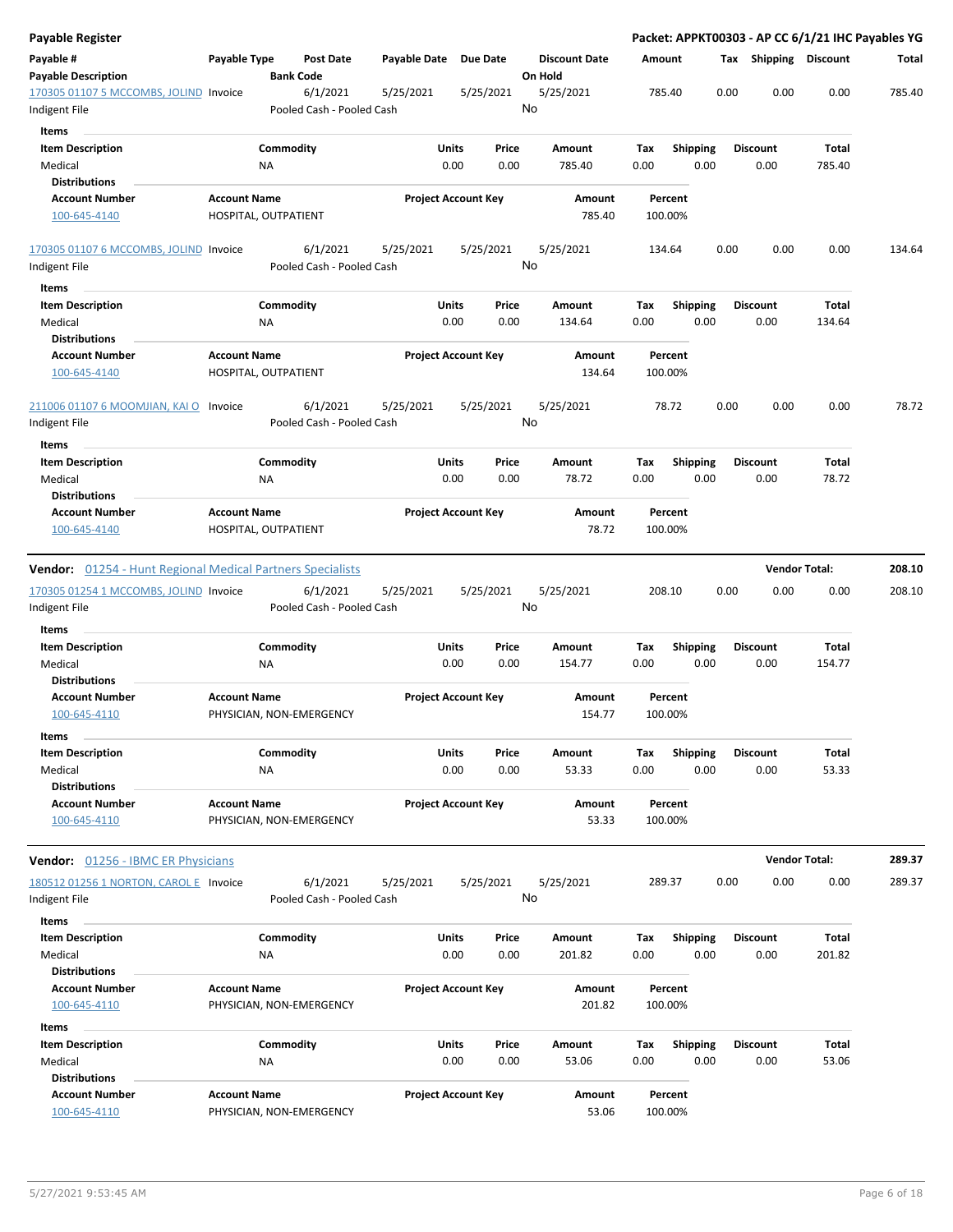| Payable #                                          | Payable Type        | <b>Post Date</b>          | Payable Date Due Date |                            | <b>Discount Date</b> | Amount |                 | <b>Shipping</b><br>Тах | <b>Discount</b>      | Total  |
|----------------------------------------------------|---------------------|---------------------------|-----------------------|----------------------------|----------------------|--------|-----------------|------------------------|----------------------|--------|
| <b>Payable Description</b><br>Items                |                     | <b>Bank Code</b>          |                       |                            | On Hold              |        |                 |                        |                      |        |
| <b>Item Description</b>                            |                     | Commodity                 |                       | Units<br>Price             | Amount               | Tax    | <b>Shipping</b> | <b>Discount</b>        | Total                |        |
| Medical                                            | ΝA                  |                           |                       | 0.00<br>0.00               | 9.36                 | 0.00   | 0.00            | 0.00                   | 9.36                 |        |
| <b>Distributions</b>                               |                     |                           |                       |                            |                      |        |                 |                        |                      |        |
| <b>Account Number</b>                              | <b>Account Name</b> |                           |                       | <b>Project Account Key</b> | Amount               |        | Percent         |                        |                      |        |
| 100-645-4110                                       |                     | PHYSICIAN, NON-EMERGENCY  |                       |                            | 9.36                 |        | 100.00%         |                        |                      |        |
| Items                                              |                     |                           |                       |                            |                      |        |                 |                        |                      |        |
| <b>Item Description</b>                            |                     | Commodity                 |                       | Units<br>Price             | Amount               | Тах    | Shipping        | <b>Discount</b>        | Total                |        |
| Medical                                            | ΝA                  |                           |                       | 0.00<br>0.00               | 14.17                | 0.00   | 0.00            | 0.00                   | 14.17                |        |
| <b>Distributions</b>                               |                     |                           |                       |                            |                      |        |                 |                        |                      |        |
| <b>Account Number</b>                              | <b>Account Name</b> |                           |                       | <b>Project Account Key</b> | Amount               |        | Percent         |                        |                      |        |
| 100-645-4110                                       |                     | PHYSICIAN, NON-EMERGENCY  |                       |                            | 14.17                |        | 100.00%         |                        |                      |        |
| Items                                              |                     |                           |                       |                            |                      |        |                 |                        |                      |        |
| <b>Item Description</b>                            |                     | Commodity                 |                       | Units<br>Price             | Amount               | Tax    | Shipping        | <b>Discount</b>        | Total                |        |
| Medical                                            | ΝA                  |                           |                       | 0.00<br>0.00               | 10.96                | 0.00   | 0.00            | 0.00                   | 10.96                |        |
| <b>Distributions</b>                               |                     |                           |                       |                            |                      |        |                 |                        |                      |        |
| <b>Account Number</b>                              | <b>Account Name</b> |                           |                       | <b>Project Account Key</b> | Amount               |        | Percent         |                        |                      |        |
| 100-645-4110                                       |                     | PHYSICIAN, NON-EMERGENCY  |                       |                            | 10.96                |        | 100.00%         |                        |                      |        |
| <b>Vendor:</b> 00510 - LABORATORY CORP. OF AMERICA |                     |                           |                       |                            |                      |        |                 |                        | <b>Vendor Total:</b> | 14.09  |
| SO19936 00510 3 CLARK, SAMANTH Invoice             |                     | 6/1/2021                  | 5/25/2021             | 5/25/2021                  | 5/25/2021            |        | 14.09           | 0.00<br>0.00           | 0.00                 | 14.09  |
| Indigent File                                      |                     | Pooled Cash - Pooled Cash |                       |                            | No                   |        |                 |                        |                      |        |
| Items                                              |                     |                           |                       |                            |                      |        |                 |                        |                      |        |
| <b>Item Description</b>                            |                     | Commodity                 |                       | Units<br>Price             | Amount               | Tax    | <b>Shipping</b> | <b>Discount</b>        | Total                |        |
| Medical                                            | NA                  |                           |                       | 0.00<br>0.00               | 14.09                | 0.00   | 0.00            | 0.00                   | 14.09                |        |
| <b>Distributions</b>                               |                     |                           |                       |                            |                      |        |                 |                        |                      |        |
| <b>Account Number</b>                              | <b>Account Name</b> |                           |                       | <b>Project Account Key</b> | Amount               |        | Percent         |                        |                      |        |
| 100-565-4050                                       | PRISONER MEDICAL    |                           |                       |                            | 14.09                |        | 100.00%         |                        |                      |        |
| Vendor: 01234 - Mark Viktor Silver PLLC            |                     |                           |                       |                            |                      |        |                 |                        | <b>Vendor Total:</b> | 42.99  |
| 130819 01234 7 PLESS, HELEN ED                     | Invoice             | 6/1/2021                  | 5/25/2021             | 5/25/2021                  | 5/25/2021            |        | 42.99           | 0.00<br>0.00           | 0.00                 | 42.99  |
| Indigent File                                      |                     | Pooled Cash - Pooled Cash |                       |                            | No                   |        |                 |                        |                      |        |
| Items                                              |                     |                           |                       |                            |                      |        |                 |                        |                      |        |
| <b>Item Description</b>                            |                     | Commodity                 |                       | Units<br>Price             | Amount               | Tax    | <b>Shipping</b> | <b>Discount</b>        | Total                |        |
| Medical                                            | ΝA                  |                           |                       | 0.00<br>0.00               | 42.99                | 0.00   | 0.00            | 0.00                   | 42.99                |        |
| <b>Distributions</b>                               |                     |                           |                       |                            |                      |        |                 |                        |                      |        |
| <b>Account Number</b>                              | <b>Account Name</b> |                           |                       | <b>Project Account Key</b> | Amount               |        | Percent         |                        |                      |        |
| 100-645-4110                                       |                     | PHYSICIAN, NON-EMERGENCY  |                       |                            | 42.99                |        | 100.00%         |                        |                      |        |
| Vendor: 01232 - Net Neurodiagnostic Clinic, PA     |                     |                           |                       |                            |                      |        |                 |                        | <b>Vendor Total:</b> | 960.38 |
| 170902 01232 2 FRANKS, SHEILA                      | Invoice             | 6/1/2021                  | 5/25/2021             | 5/25/2021                  | 5/25/2021            |        | 241.11          | 0.00<br>0.00           | 0.00                 | 241.11 |
| Indigent File                                      |                     | Pooled Cash - Pooled Cash |                       |                            | No                   |        |                 |                        |                      |        |
| Items                                              |                     |                           |                       |                            |                      |        |                 |                        |                      |        |
| <b>Item Description</b>                            |                     | Commodity                 |                       | Units<br>Price             | Amount               | Tax    | <b>Shipping</b> | <b>Discount</b>        | Total                |        |
| Medical                                            | NA                  |                           |                       | 0.00<br>0.00               | 152.36               | 0.00   | 0.00            | 0.00                   | 152.36               |        |
| <b>Distributions</b>                               |                     |                           |                       |                            |                      |        |                 |                        |                      |        |
| <b>Account Number</b>                              | <b>Account Name</b> |                           |                       | <b>Project Account Key</b> | Amount               |        | Percent         |                        |                      |        |
| 100-645-4110                                       |                     | PHYSICIAN, NON-EMERGENCY  |                       |                            | 152.36               |        | 100.00%         |                        |                      |        |
|                                                    |                     |                           |                       |                            |                      |        |                 |                        |                      |        |
| Items<br><b>Item Description</b>                   |                     | Commodity                 |                       | Units<br>Price             | Amount               | Tax    | <b>Shipping</b> | <b>Discount</b>        | Total                |        |
| Medical                                            | NA                  |                           |                       | 0.00<br>0.00               | 88.75                | 0.00   | 0.00            | 0.00                   | 88.75                |        |
| <b>Distributions</b>                               |                     |                           |                       |                            |                      |        |                 |                        |                      |        |
| <b>Account Number</b>                              | <b>Account Name</b> |                           |                       | <b>Project Account Key</b> | Amount               |        | Percent         |                        |                      |        |
| 100-645-4110                                       |                     | PHYSICIAN, NON-EMERGENCY  |                       |                            | 88.75                |        | 100.00%         |                        |                      |        |
|                                                    |                     |                           |                       |                            |                      |        |                 |                        |                      |        |
| 170902 01232 3 FRANKS, SHEILA                      | Invoice             | 6/1/2021                  | 5/25/2021             | 5/25/2021                  | 5/25/2021            |        | 676.28          | 0.00<br>0.00           | 0.00                 | 676.28 |
| Indigent File                                      |                     | Pooled Cash - Pooled Cash |                       |                            | No                   |        |                 |                        |                      |        |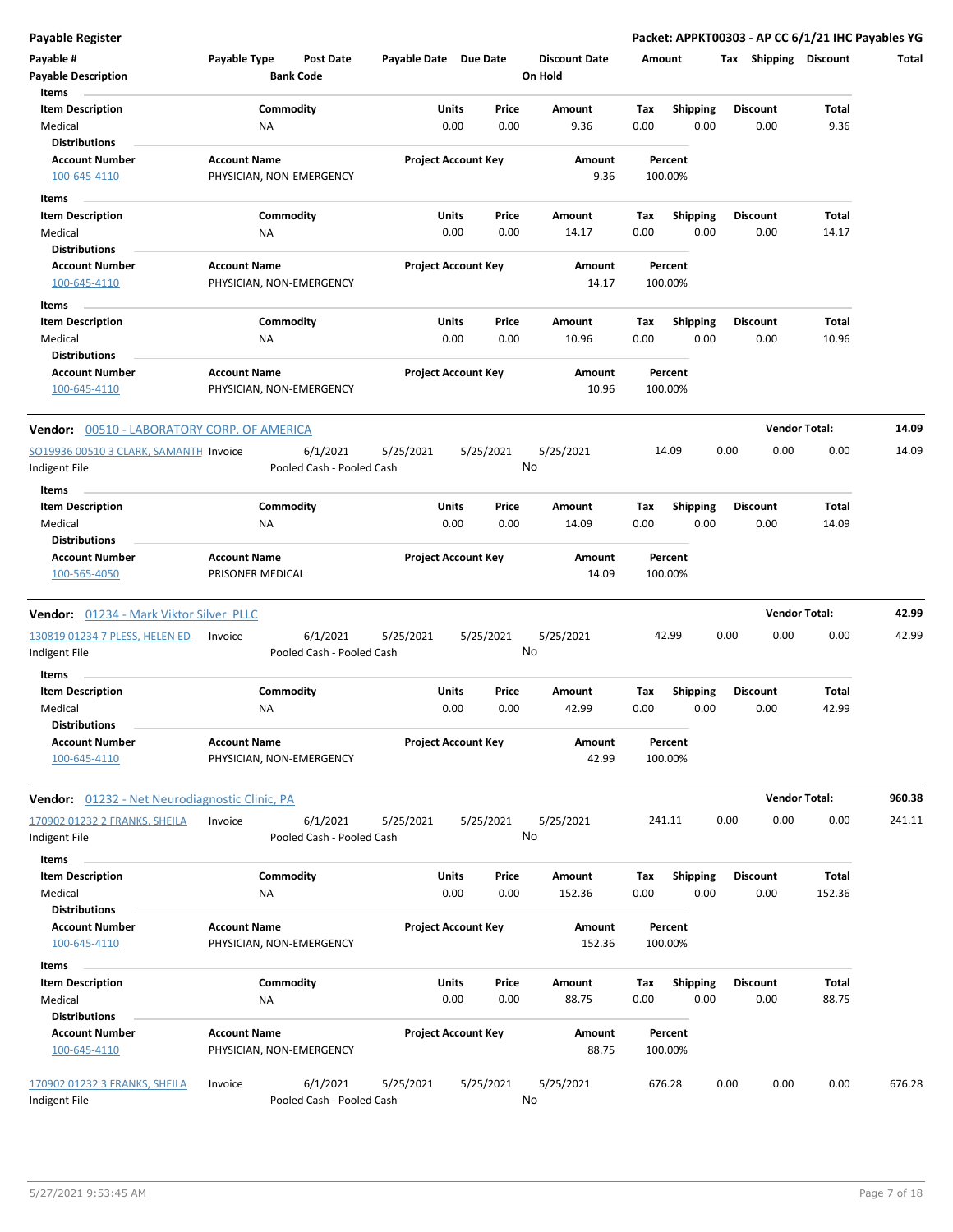|  | Payable Register |  |
|--|------------------|--|

| Payable Register                                            |                                                      |                            |               |                                 |                    |                  | Packet: APPKT00303 - AP CC 6/1/21 IHC Payables YG |                        |        |
|-------------------------------------------------------------|------------------------------------------------------|----------------------------|---------------|---------------------------------|--------------------|------------------|---------------------------------------------------|------------------------|--------|
| Payable #<br><b>Payable Description</b>                     | Payable Type<br><b>Post Date</b><br><b>Bank Code</b> | Payable Date Due Date      |               | <b>Discount Date</b><br>On Hold | Amount             |                  | Tax Shipping Discount                             |                        | Total  |
| Items<br><b>Item Description</b>                            | Commodity                                            | Units                      | Price         | Amount                          | Tax                | <b>Shipping</b>  | <b>Discount</b>                                   | Total                  |        |
| Medical<br><b>Distributions</b>                             | ΝA                                                   | 0.00                       | 0.00          | 262.23                          | 0.00               | 0.00             | 0.00                                              | 262.23                 |        |
| <b>Account Number</b>                                       | <b>Account Name</b>                                  | <b>Project Account Key</b> |               | Amount                          | Percent            |                  |                                                   |                        |        |
| 100-645-4110                                                | PHYSICIAN, NON-EMERGENCY                             |                            |               | 262.23                          | 100.00%            |                  |                                                   |                        |        |
| Items                                                       |                                                      |                            |               |                                 |                    |                  |                                                   |                        |        |
| <b>Item Description</b>                                     | Commodity                                            | Units                      | Price         | Amount                          | Tax                | Shipping         | <b>Discount</b>                                   | Total                  |        |
| Medical<br><b>Distributions</b>                             | NA                                                   | 0.00                       | 0.00          | 209.03                          | 0.00               | 0.00             | 0.00                                              | 209.03                 |        |
| <b>Account Number</b>                                       | <b>Account Name</b>                                  | <b>Project Account Key</b> |               | Amount                          | Percent            |                  |                                                   |                        |        |
| 100-645-4110                                                | PHYSICIAN, NON-EMERGENCY                             |                            |               | 209.03                          | 100.00%            |                  |                                                   |                        |        |
| Items                                                       |                                                      |                            |               |                                 |                    |                  |                                                   |                        |        |
| <b>Item Description</b>                                     | Commodity                                            | Units                      | Price         | Amount                          | Tax                | Shipping         | <b>Discount</b>                                   | Total                  |        |
| Medical<br><b>Distributions</b>                             | ΝA                                                   | 0.00                       | 0.00          | 205.02                          | 0.00               | 0.00             | 0.00                                              | 205.02                 |        |
| <b>Account Number</b>                                       | <b>Account Name</b>                                  | <b>Project Account Key</b> |               | Amount                          | Percent            |                  |                                                   |                        |        |
| 100-645-4110                                                | PHYSICIAN, NON-EMERGENCY                             |                            |               | 205.02                          | 100.00%            |                  |                                                   |                        |        |
| 170902 01232 4 FRANKS, SHEILA<br>Indigent File              | 6/1/2021<br>Invoice<br>Pooled Cash - Pooled Cash     | 5/25/2021                  | 5/25/2021     | 5/25/2021<br>No                 | 42.99              |                  | 0.00<br>0.00                                      | 0.00                   | 42.99  |
| Items                                                       |                                                      |                            |               |                                 |                    |                  |                                                   |                        |        |
| <b>Item Description</b>                                     | Commodity                                            | Units                      | Price         | Amount                          | Tax                | Shipping         | <b>Discount</b>                                   | Total                  |        |
| Medical<br><b>Distributions</b>                             | ΝA                                                   | 0.00                       | 0.00          | 42.99                           | 0.00               | 0.00             | 0.00                                              | 42.99                  |        |
| <b>Account Number</b>                                       | <b>Account Name</b>                                  | <b>Project Account Key</b> |               | Amount                          | Percent            |                  |                                                   |                        |        |
| 100-645-4110                                                | PHYSICIAN, NON-EMERGENCY                             |                            |               | 42.99                           | 100.00%            |                  |                                                   |                        |        |
| <b>Vendor:</b> 01231 - North Texas Comprehensive Cardiology |                                                      |                            |               |                                 |                    |                  |                                                   | <b>Vendor Total:</b>   | 833.00 |
| 130819 01231 6 PLESS, HELEN ED                              | 6/1/2021<br>Invoice<br>Pooled Cash - Pooled Cash     | 5/25/2021                  | 5/25/2021     | 5/25/2021<br>No                 | 26.87              |                  | 0.00<br>0.00                                      | 0.00                   | 26.87  |
| Indigent File                                               |                                                      |                            |               |                                 |                    |                  |                                                   |                        |        |
| Items<br><b>Item Description</b>                            | Commodity                                            | Units                      | Price         | Amount                          | Tax                | <b>Shipping</b>  | <b>Discount</b>                                   | Total                  |        |
| Medical                                                     | <b>NA</b>                                            | 0.00                       | 0.00          | 26.87                           | 0.00               | 0.00             | 0.00                                              | 26.87                  |        |
| <b>Distributions</b>                                        |                                                      |                            |               |                                 |                    |                  |                                                   |                        |        |
| <b>Account Number</b><br>100-645-4110                       | <b>Account Name</b><br>PHYSICIAN, NON-EMERGENCY      | <b>Project Account Key</b> |               | Amount<br>26.87                 | Percent<br>100.00% |                  |                                                   |                        |        |
| 130819 01231 7 PLESS, HELEN ED<br>Indigent File             | 6/1/2021<br>Invoice<br>Pooled Cash - Pooled Cash     | 5/25/2021                  | 5/25/2021     | 5/25/2021<br>No                 | 806.13             |                  | 0.00<br>0.00                                      | 0.00                   | 806.13 |
| Items                                                       |                                                      |                            |               |                                 |                    |                  |                                                   |                        |        |
| <b>Item Description</b>                                     | Commodity                                            | <b>Units</b>               | Price         | Amount                          | Tax                | Shipping         | <b>Discount</b>                                   | Total                  |        |
| Medical                                                     | <b>NA</b>                                            | 0.00                       | 0.00          | 363.53                          | 0.00               | 0.00             | 0.00                                              | 363.53                 |        |
| <b>Distributions</b>                                        |                                                      |                            |               |                                 |                    |                  |                                                   |                        |        |
| <b>Account Number</b><br>100-645-4110                       | <b>Account Name</b><br>PHYSICIAN, NON-EMERGENCY      | <b>Project Account Key</b> |               | Amount<br>363.53                | Percent<br>100.00% |                  |                                                   |                        |        |
| Items                                                       |                                                      |                            |               |                                 |                    |                  |                                                   |                        |        |
| <b>Item Description</b><br>Medical                          | Commodity<br>ΝA                                      | Units<br>0.00              | Price<br>0.00 | Amount<br>205.88                | Tax<br>0.00        | Shipping<br>0.00 | <b>Discount</b><br>0.00                           | <b>Total</b><br>205.88 |        |
| <b>Distributions</b>                                        |                                                      |                            |               |                                 |                    |                  |                                                   |                        |        |
| <b>Account Number</b>                                       | <b>Account Name</b>                                  | <b>Project Account Key</b> |               | Amount                          | Percent            |                  |                                                   |                        |        |
| 100-645-4110                                                | PHYSICIAN, NON-EMERGENCY                             |                            |               | 205.88                          | 100.00%            |                  |                                                   |                        |        |
| Items                                                       |                                                      |                            |               |                                 |                    |                  |                                                   |                        |        |
| <b>Item Description</b>                                     | Commodity                                            | <b>Units</b>               | Price         | Amount                          | Tax                | <b>Shipping</b>  | <b>Discount</b>                                   | Total                  |        |
| Medical<br><b>Distributions</b>                             | NA                                                   | 0.00                       | 0.00          | 236.72                          | 0.00               | 0.00             | 0.00                                              | 236.72                 |        |
| <b>Account Number</b>                                       | <b>Account Name</b>                                  | <b>Project Account Key</b> |               | Amount                          | Percent            |                  |                                                   |                        |        |
| 100-645-4110                                                | PHYSICIAN, NON-EMERGENCY                             |                            |               | 236.72                          | 100.00%            |                  |                                                   |                        |        |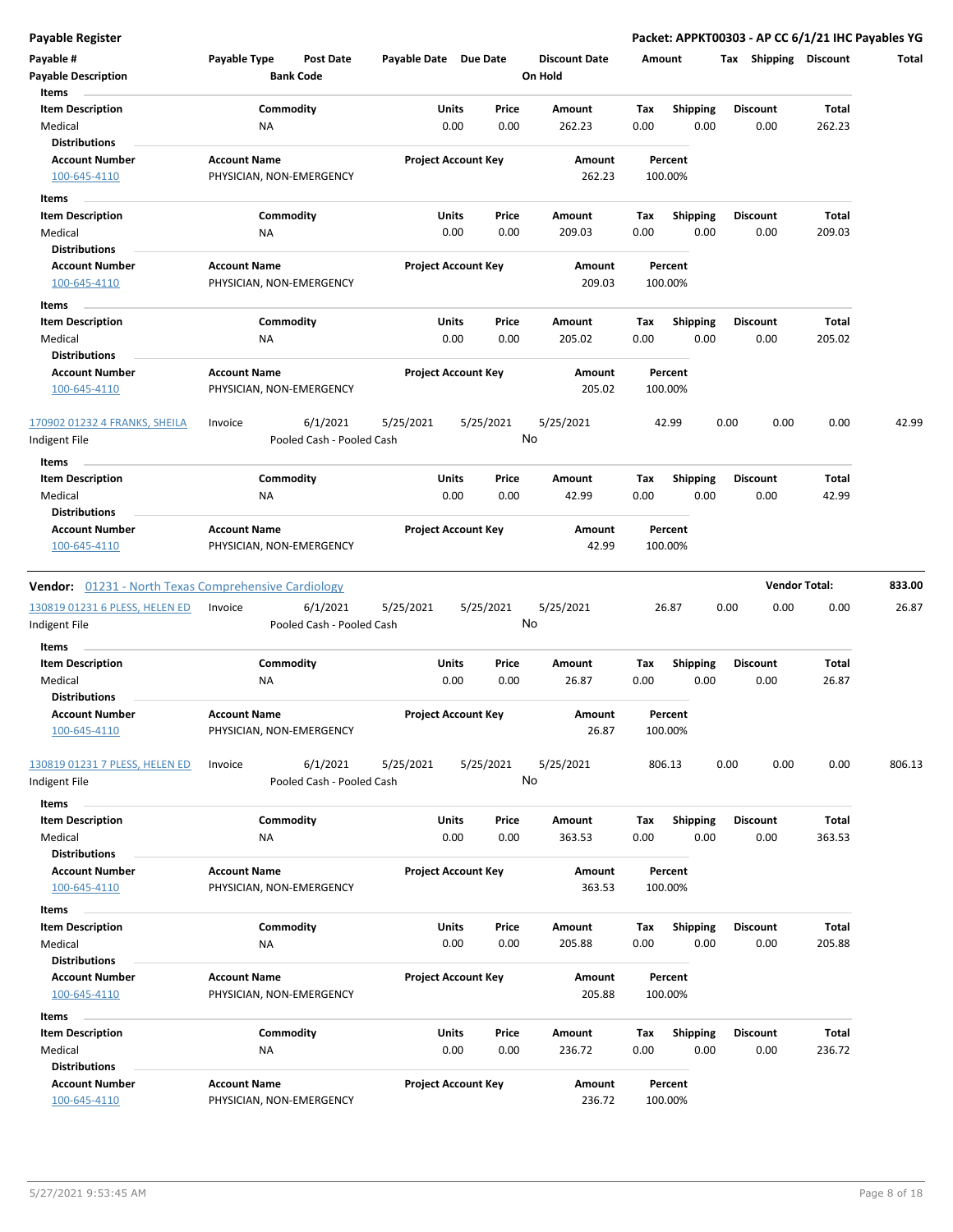| <b>Payable Register</b>                                          |                                                      |                            |                            |                                 |        |                    |      |                       | Packet: APPKT00303 - AP CC 6/1/21 IHC Payables YG |        |
|------------------------------------------------------------------|------------------------------------------------------|----------------------------|----------------------------|---------------------------------|--------|--------------------|------|-----------------------|---------------------------------------------------|--------|
| Payable #<br><b>Payable Description</b>                          | Payable Type<br><b>Post Date</b><br><b>Bank Code</b> | Payable Date Due Date      |                            | <b>Discount Date</b><br>On Hold | Amount |                    |      | Tax Shipping Discount |                                                   | Total  |
| <b>Vendor:</b> 01244 - North Texas ID PA                         |                                                      |                            |                            |                                 |        |                    |      |                       | <b>Vendor Total:</b>                              | 238.23 |
| 210324 01244 2 BRESHERS, KELLI<br>Indigent File                  | 6/1/2021<br>Invoice<br>Pooled Cash - Pooled Cash     | 5/25/2021                  | 5/25/2021                  | 5/25/2021<br>No                 |        | 44.57              | 0.00 | 0.00                  | 0.00                                              | 44.57  |
| Items                                                            |                                                      |                            |                            |                                 |        |                    |      |                       |                                                   |        |
| <b>Item Description</b>                                          | Commodity                                            | Units                      | Price                      | Amount                          | Tax    | <b>Shipping</b>    |      | <b>Discount</b>       | <b>Total</b>                                      |        |
| Medical                                                          | ΝA                                                   | 0.00                       | 0.00                       | 44.57                           | 0.00   | 0.00               |      | 0.00                  | 44.57                                             |        |
| <b>Distributions</b>                                             |                                                      |                            |                            |                                 |        |                    |      |                       |                                                   |        |
| <b>Account Number</b>                                            | <b>Account Name</b>                                  |                            | <b>Project Account Key</b> | Amount                          |        | Percent            |      |                       |                                                   |        |
| 100-645-4110                                                     | PHYSICIAN, NON-EMERGENCY                             |                            |                            | 44.57                           |        | 100.00%            |      |                       |                                                   |        |
| 210324 01244 3 BRESHERS, KELLI<br>Indigent File                  | 6/1/2021<br>Invoice<br>Pooled Cash - Pooled Cash     | 5/25/2021                  | 5/25/2021                  | 5/25/2021<br>No                 |        | 193.66             | 0.00 | 0.00                  | 0.00                                              | 193.66 |
| Items                                                            |                                                      |                            |                            |                                 |        |                    |      |                       |                                                   |        |
| <b>Item Description</b>                                          | Commodity                                            | <b>Units</b>               | Price                      | Amount                          | Tax    | <b>Shipping</b>    |      | <b>Discount</b>       | <b>Total</b>                                      |        |
| Medical                                                          | ΝA                                                   | 0.00                       | 0.00                       | 59.95                           | 0.00   | 0.00               |      | 0.00                  | 59.95                                             |        |
| <b>Distributions</b>                                             |                                                      |                            |                            |                                 |        |                    |      |                       |                                                   |        |
| <b>Account Number</b>                                            | <b>Account Name</b>                                  | <b>Project Account Key</b> |                            | Amount                          |        | Percent            |      |                       |                                                   |        |
| 100-645-4110                                                     | PHYSICIAN, NON-EMERGENCY                             |                            |                            | 59.95                           |        | 100.00%            |      |                       |                                                   |        |
|                                                                  |                                                      |                            |                            |                                 |        |                    |      |                       |                                                   |        |
| Items                                                            |                                                      |                            |                            |                                 |        |                    |      |                       |                                                   |        |
| <b>Item Description</b>                                          | Commodity                                            | Units                      | Price                      | Amount                          | Tax    | <b>Shipping</b>    |      | <b>Discount</b>       | Total                                             |        |
| Medical                                                          | NA                                                   | 0.00                       | 0.00                       | 44.57                           | 0.00   | 0.00               |      | 0.00                  | 44.57                                             |        |
| <b>Distributions</b><br><b>Account Number</b>                    | <b>Account Name</b>                                  |                            | <b>Project Account Key</b> | Amount                          |        | Percent            |      |                       |                                                   |        |
| 100-645-4110                                                     | PHYSICIAN, NON-EMERGENCY                             |                            |                            | 44.57                           |        | 100.00%            |      |                       |                                                   |        |
|                                                                  |                                                      |                            |                            |                                 |        |                    |      |                       |                                                   |        |
| Items                                                            |                                                      |                            |                            |                                 |        |                    |      |                       |                                                   |        |
| <b>Item Description</b>                                          | Commodity                                            | Units                      | Price                      | Amount                          | Tax    | <b>Shipping</b>    |      | <b>Discount</b>       | Total                                             |        |
| Medical                                                          | NA                                                   | 0.00                       | 0.00                       | 44.57                           | 0.00   | 0.00               |      | 0.00                  | 44.57                                             |        |
| <b>Distributions</b>                                             |                                                      |                            |                            |                                 |        |                    |      |                       |                                                   |        |
| <b>Account Number</b><br>100-645-4110                            | <b>Account Name</b><br>PHYSICIAN, NON-EMERGENCY      | <b>Project Account Key</b> |                            | Amount<br>44.57                 |        | Percent<br>100.00% |      |                       |                                                   |        |
| Items                                                            |                                                      |                            |                            |                                 |        |                    |      |                       |                                                   |        |
| <b>Item Description</b>                                          | Commodity                                            | <b>Units</b>               | Price                      | Amount                          | Tax    | <b>Shipping</b>    |      | <b>Discount</b>       | Total                                             |        |
| Medical                                                          | ΝA                                                   | 0.00                       | 0.00                       | 44.57                           | 0.00   | 0.00               |      | 0.00                  | 44.57                                             |        |
| <b>Distributions</b>                                             |                                                      |                            |                            |                                 |        |                    |      |                       |                                                   |        |
| <b>Account Number</b><br>100-645-4110                            | <b>Account Name</b><br>PHYSICIAN, NON-EMERGENCY      | <b>Project Account Key</b> |                            | Amount<br>44.57                 |        | Percent<br>100.00% |      |                       |                                                   |        |
| Vendor: 01229 - Northstar Anes II PA                             |                                                      |                            |                            |                                 |        |                    |      |                       | <b>Vendor Total:</b>                              | 162.07 |
|                                                                  | 6/1/2021                                             |                            |                            |                                 |        |                    |      |                       |                                                   |        |
| 170305 01229 2 MCCOMBS, JOLIND Invoice<br>Indigent File<br>Items | Pooled Cash - Pooled Cash                            | 5/25/2021                  | 5/25/2021                  | 5/25/2021<br>No                 |        | 162.07             | 0.00 | 0.00                  | 0.00                                              | 162.07 |
| <b>Item Description</b>                                          | Commodity                                            | Units                      | Price                      | Amount                          | Tax    | <b>Shipping</b>    |      | <b>Discount</b>       | <b>Total</b>                                      |        |
| Medical                                                          | NA                                                   | 0.00                       | 0.00                       | 162.07                          | 0.00   | 0.00               |      | 0.00                  | 162.07                                            |        |
| <b>Distributions</b>                                             |                                                      |                            |                            |                                 |        |                    |      |                       |                                                   |        |
| <b>Account Number</b>                                            | <b>Account Name</b>                                  | <b>Project Account Key</b> |                            | Amount                          |        | Percent            |      |                       |                                                   |        |
| 100-645-4110                                                     | PHYSICIAN, NON-EMERGENCY                             |                            |                            | 162.07                          |        | 100.00%            |      |                       |                                                   |        |
|                                                                  |                                                      |                            |                            |                                 |        |                    |      |                       |                                                   |        |
| <b>Vendor:</b> 01216 - PARIS ANESTHESIA                          |                                                      |                            |                            |                                 |        |                    |      |                       | <b>Vendor Total:</b>                              | 170.01 |
| 180512 01216 1 NORTON, CAROL E Invoice<br>Indigent File          | 6/1/2021<br>Pooled Cash - Pooled Cash                | 5/25/2021                  | 5/25/2021                  | 5/25/2021<br>No                 |        | 170.01             | 0.00 | 0.00                  | 0.00                                              | 170.01 |
| Items                                                            |                                                      |                            |                            |                                 |        |                    |      |                       |                                                   |        |
| <b>Item Description</b>                                          | Commodity                                            | Units                      | Price                      | Amount                          | Tax    | <b>Shipping</b>    |      | <b>Discount</b>       | <b>Total</b>                                      |        |
| Medical                                                          | NA                                                   | 0.00                       | 0.00                       | 170.01                          | 0.00   | 0.00               |      | 0.00                  | 170.01                                            |        |
| <b>Distributions</b>                                             |                                                      |                            |                            |                                 |        |                    |      |                       |                                                   |        |
| <b>Account Number</b><br>100-645-4110                            | <b>Account Name</b><br>PHYSICIAN, NON-EMERGENCY      | <b>Project Account Key</b> |                            | Amount<br>170.01                |        | Percent<br>100.00% |      |                       |                                                   |        |
|                                                                  |                                                      |                            |                            |                                 |        |                    |      |                       |                                                   |        |

**Vendor:** 01187 - PARIS ORTHOPEDIC CLINIC **Vendor Total: 147.80**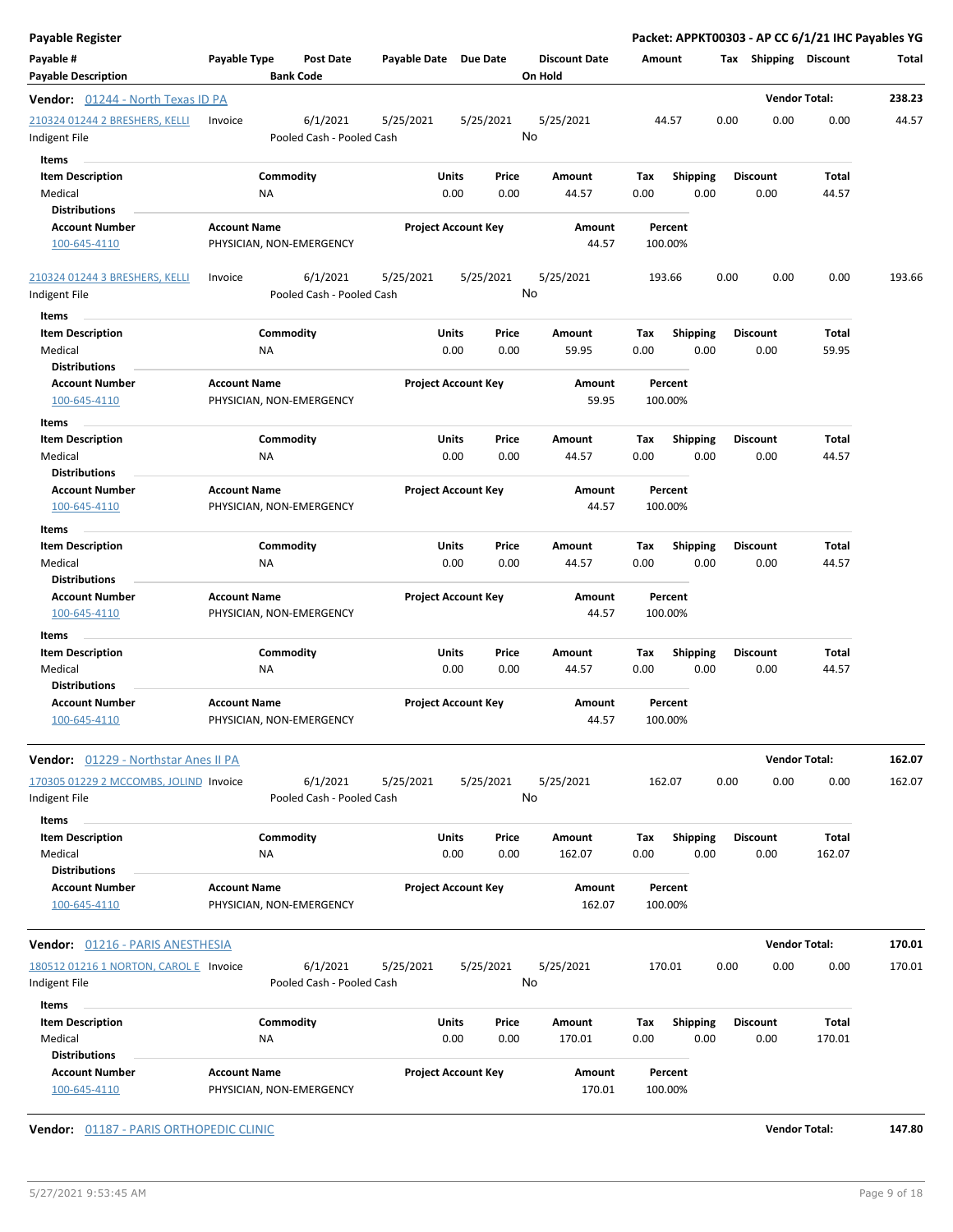| <b>Payable Register</b>                        |                                                 |                                                    |                            |               |                                 |             |                         |      |                              | Packet: APPKT00303 - AP CC 6/1/21 IHC Payables YG |          |
|------------------------------------------------|-------------------------------------------------|----------------------------------------------------|----------------------------|---------------|---------------------------------|-------------|-------------------------|------|------------------------------|---------------------------------------------------|----------|
| Payable #<br><b>Payable Description</b>        | Payable Type<br><b>Bank Code</b>                | <b>Post Date</b><br>Payable Date                   | <b>Due Date</b>            |               | <b>Discount Date</b><br>On Hold | Amount      |                         |      | <b>Tax Shipping Discount</b> |                                                   | Total    |
| 180512 01187 1 NORTON, CAROLE<br>Indigent File | Invoice                                         | 6/1/2021<br>5/25/2021<br>Pooled Cash - Pooled Cash | 5/25/2021                  |               | 5/25/2021<br>No                 | 147.80      |                         | 0.00 | 0.00                         | 0.00                                              | 147.80   |
| Items                                          |                                                 |                                                    |                            |               |                                 |             |                         |      |                              |                                                   |          |
| <b>Item Description</b><br>Medical             | Commodity<br>NA                                 |                                                    | Units<br>0.00              | Price<br>0.00 | Amount<br>85.70                 | Tax<br>0.00 | <b>Shipping</b><br>0.00 |      | <b>Discount</b><br>0.00      | Total<br>85.70                                    |          |
| <b>Distributions</b>                           |                                                 |                                                    |                            |               |                                 |             |                         |      |                              |                                                   |          |
| <b>Account Number</b>                          | <b>Account Name</b>                             |                                                    | <b>Project Account Key</b> |               | Amount                          |             | Percent                 |      |                              |                                                   |          |
| 100-645-4110                                   | PHYSICIAN, NON-EMERGENCY                        |                                                    |                            |               | 85.70                           | 100.00%     |                         |      |                              |                                                   |          |
| Items                                          |                                                 |                                                    |                            |               |                                 |             |                         |      |                              |                                                   |          |
| <b>Item Description</b>                        | Commodity                                       |                                                    | Units                      | Price         | Amount                          | Tax         | <b>Shipping</b>         |      | <b>Discount</b>              | Total                                             |          |
| Medical                                        | NA                                              |                                                    | 0.00                       | 0.00          | 31.05                           | 0.00        | 0.00                    |      | 0.00                         | 31.05                                             |          |
| <b>Distributions</b>                           |                                                 |                                                    |                            |               |                                 |             |                         |      |                              |                                                   |          |
| <b>Account Number</b><br>100-645-4110          | <b>Account Name</b><br>PHYSICIAN, NON-EMERGENCY |                                                    | <b>Project Account Key</b> |               | Amount<br>31.05                 | 100.00%     | Percent                 |      |                              |                                                   |          |
| Items                                          |                                                 |                                                    |                            |               |                                 |             |                         |      |                              |                                                   |          |
| <b>Item Description</b>                        | Commodity                                       |                                                    | Units                      | Price         | Amount                          | Tax         | <b>Shipping</b>         |      | <b>Discount</b>              | Total                                             |          |
| Medical<br><b>Distributions</b>                | NA                                              |                                                    | 0.00                       | 0.00          | 31.05                           | 0.00        | 0.00                    |      | 0.00                         | 31.05                                             |          |
| <b>Account Number</b><br>100-645-4110          | <b>Account Name</b><br>PHYSICIAN, NON-EMERGENCY |                                                    | <b>Project Account Key</b> |               | Amount<br>31.05                 | 100.00%     | Percent                 |      |                              |                                                   |          |
| Vendor: 00029 - PARIS REGIONAL MEDICAL CENTER  |                                                 |                                                    |                            |               |                                 |             |                         |      | <b>Vendor Total:</b>         |                                                   | 4,439.77 |
| 180512 00029 4 NORTON, CAROL E Invoice         |                                                 | 6/1/2021<br>5/25/2021                              | 5/25/2021                  |               | 5/25/2021                       | 4,439.77    |                         | 0.00 | 0.00                         | 0.00                                              | 4,439.77 |
| Indigent File<br>Items                         |                                                 | Pooled Cash - Pooled Cash                          |                            |               | No                              |             |                         |      |                              |                                                   |          |
| <b>Item Description</b>                        | Commodity                                       |                                                    | Units                      | Price         | Amount                          | Tax         | <b>Shipping</b>         |      | Discount                     | Total                                             |          |
| Medical<br><b>Distributions</b>                | NA                                              |                                                    | 0.00                       | 0.00          | 4,439.77                        | 0.00        | 0.00                    |      | 0.00                         | 4,439.77                                          |          |
| <b>Account Number</b><br>100-645-4130          | <b>Account Name</b><br>HOSPITAL, INPATIENT      |                                                    | <b>Project Account Key</b> |               | Amount<br>4,439.77              | 100.00%     | Percent                 |      |                              |                                                   |          |
| Vendor: 01133 - PATHOLOGY ASSOCIATES           |                                                 |                                                    |                            |               |                                 |             |                         |      | <b>Vendor Total:</b>         |                                                   | 122.41   |
| 170305 01133 1 MCCOMBS, JOLIND Invoice         |                                                 | 6/1/2021<br>5/25/2021                              | 5/25/2021                  |               | 5/25/2021                       | 122.41      |                         | 0.00 | 0.00                         | 0.00                                              | 122.41   |
| Indigent File<br>Items                         |                                                 | Pooled Cash - Pooled Cash                          |                            |               | No                              |             |                         |      |                              |                                                   |          |
| <b>Item Description</b>                        | Commodity                                       |                                                    | Units                      | Price         | Amount                          |             | Shipping                |      | Discount                     |                                                   |          |
| Medical<br><b>Distributions</b>                | NA                                              |                                                    | 0.00                       | 0.00          | 67.35                           | Тах<br>0.00 | 0.00                    |      | 0.00                         | Total<br>67.35                                    |          |
| <b>Account Number</b>                          | <b>Account Name</b>                             |                                                    | <b>Project Account Key</b> |               | Amount                          |             | Percent                 |      |                              |                                                   |          |
| 100-645-4110                                   | PHYSICIAN, NON-EMERGENCY                        |                                                    |                            |               | 67.35                           | 100.00%     |                         |      |                              |                                                   |          |
| Items                                          |                                                 |                                                    |                            |               |                                 |             |                         |      |                              |                                                   |          |
| <b>Item Description</b>                        | Commodity                                       |                                                    | Units                      | Price         | Amount                          | Tax         | <b>Shipping</b>         |      | <b>Discount</b>              | Total                                             |          |
| Medical                                        | NA                                              |                                                    | 0.00                       | 0.00          | 55.06                           | 0.00        | 0.00                    |      | 0.00                         | 55.06                                             |          |
| <b>Distributions</b>                           |                                                 |                                                    |                            |               |                                 |             |                         |      |                              |                                                   |          |
| <b>Account Number</b>                          | <b>Account Name</b>                             |                                                    | <b>Project Account Key</b> |               | Amount                          |             | Percent                 |      |                              |                                                   |          |
| 100-645-4110                                   | PHYSICIAN, NON-EMERGENCY                        |                                                    |                            |               | 55.06                           | 100.00%     |                         |      |                              |                                                   |          |
| Vendor: 01189 - PROPATH SERVICES, LLP          |                                                 |                                                    |                            |               |                                 |             |                         |      | <b>Vendor Total:</b>         |                                                   | 140.27   |
| SO19936 01189 1 CLARK, SAMANTH Invoice         |                                                 | 6/1/2021<br>5/25/2021                              | 5/25/2021                  |               | 5/25/2021                       | 140.27      |                         | 0.00 | 0.00                         | 0.00                                              | 140.27   |
| Indigent File                                  |                                                 | Pooled Cash - Pooled Cash                          |                            |               | No                              |             |                         |      |                              |                                                   |          |
| Items                                          |                                                 |                                                    |                            |               |                                 |             |                         |      |                              |                                                   |          |
| <b>Item Description</b>                        | Commodity                                       |                                                    | Units                      | Price         | Amount                          | Tax         | Shipping                |      | <b>Discount</b>              | Total                                             |          |
| Medical                                        | NA                                              |                                                    | 0.00                       | 0.00          | 29.48                           | 0.00        | 0.00                    |      | 0.00                         | 29.48                                             |          |
| <b>Distributions</b>                           |                                                 |                                                    |                            |               |                                 |             |                         |      |                              |                                                   |          |
| <b>Account Number</b><br>100-565-4050          | <b>Account Name</b><br>PRISONER MEDICAL         |                                                    | <b>Project Account Key</b> |               | Amount<br>29.48                 | 100.00%     | Percent                 |      |                              |                                                   |          |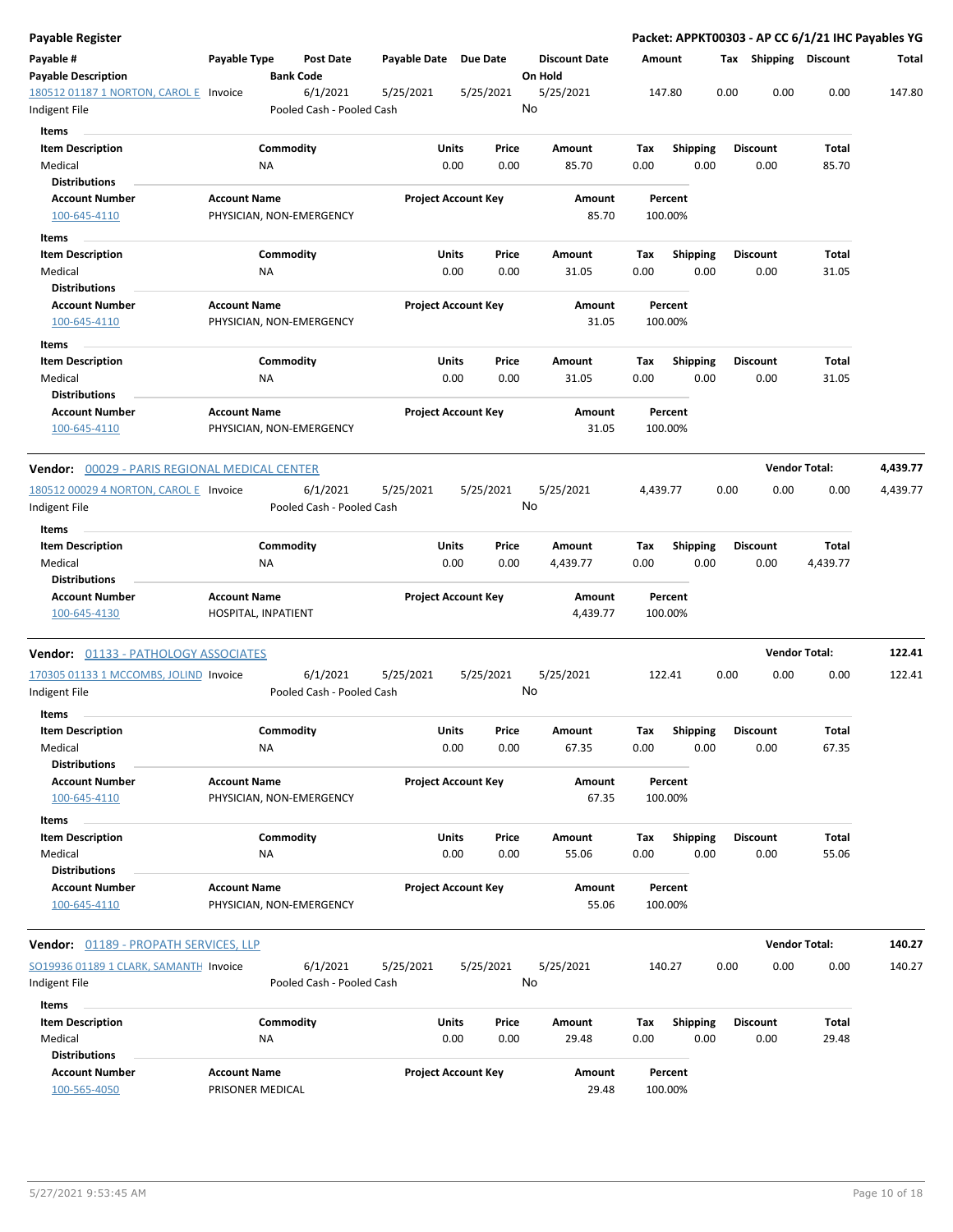| Payable #                                  | Payable Type        | <b>Post Date</b>          | Payable Date Due Date |                            | <b>Discount Date</b> | Amount      |                  | Tax Shipping            | <b>Discount</b>       | Total  |
|--------------------------------------------|---------------------|---------------------------|-----------------------|----------------------------|----------------------|-------------|------------------|-------------------------|-----------------------|--------|
| <b>Payable Description</b>                 |                     | <b>Bank Code</b>          |                       |                            | On Hold              |             |                  |                         |                       |        |
| Items                                      |                     |                           |                       |                            |                      |             |                  |                         |                       |        |
| <b>Item Description</b><br>Medical         | NA                  | Commodity                 | Units                 | Price<br>0.00<br>0.00      | Amount<br>29.48      | Tax<br>0.00 | Shipping<br>0.00 | <b>Discount</b><br>0.00 | <b>Total</b><br>29.48 |        |
| <b>Distributions</b>                       |                     |                           |                       |                            |                      |             |                  |                         |                       |        |
| <b>Account Number</b>                      | <b>Account Name</b> |                           |                       | <b>Project Account Key</b> | Amount               |             | Percent          |                         |                       |        |
| 100-565-4050                               | PRISONER MEDICAL    |                           |                       |                            | 29.48                | 100.00%     |                  |                         |                       |        |
| Items                                      |                     |                           |                       |                            |                      |             |                  |                         |                       |        |
| <b>Item Description</b>                    |                     | Commodity                 | Units                 | Price                      | Amount               | Тах         | Shipping         | <b>Discount</b>         | Total                 |        |
| Medical                                    | ΝA                  |                           |                       | 0.00<br>0.00               | 29.48                | 0.00        | 0.00             | 0.00                    | 29.48                 |        |
| <b>Distributions</b>                       |                     |                           |                       |                            |                      |             |                  |                         |                       |        |
| <b>Account Number</b>                      | <b>Account Name</b> |                           |                       | <b>Project Account Key</b> | Amount               |             | Percent          |                         |                       |        |
| 100-565-4050                               | PRISONER MEDICAL    |                           |                       |                            | 29.48                | 100.00%     |                  |                         |                       |        |
| Items                                      |                     |                           |                       |                            |                      |             |                  |                         |                       |        |
| <b>Item Description</b>                    |                     | Commodity                 | Units                 | Price                      | Amount               | Tax         | <b>Shipping</b>  | <b>Discount</b>         | Total                 |        |
| Medical                                    | NA                  |                           |                       | 0.00<br>0.00               | 29.48                | 0.00        | 0.00             | 0.00                    | 29.48                 |        |
| <b>Distributions</b>                       |                     |                           |                       |                            |                      |             |                  |                         |                       |        |
| <b>Account Number</b>                      | <b>Account Name</b> |                           |                       | <b>Project Account Key</b> | Amount               |             | Percent          |                         |                       |        |
| 100-565-4050                               | PRISONER MEDICAL    |                           |                       |                            | 29.48                | 100.00%     |                  |                         |                       |        |
| Items                                      |                     |                           |                       |                            |                      |             |                  |                         |                       |        |
| <b>Item Description</b>                    |                     | Commodity                 | Units                 | Price                      | Amount               | Tax         | <b>Shipping</b>  | <b>Discount</b>         | <b>Total</b>          |        |
| Medical                                    | ΝA                  |                           |                       | 0.00<br>0.00               | 22.35                | 0.00        | 0.00             | 0.00                    | 22.35                 |        |
| <b>Distributions</b>                       |                     |                           |                       |                            |                      |             |                  |                         |                       |        |
| <b>Account Number</b>                      | <b>Account Name</b> |                           |                       | <b>Project Account Key</b> | Amount               |             | Percent          |                         |                       |        |
| 100-565-4050                               | PRISONER MEDICAL    |                           |                       |                            | 22.35                | 100.00%     |                  |                         |                       |        |
|                                            |                     |                           |                       |                            |                      |             |                  |                         |                       |        |
| Vendor: 01108 - R I MORGAN MDPA/PTH ASSOC. |                     |                           |                       |                            |                      |             |                  |                         | <b>Vendor Total:</b>  | 189.38 |
| 170305 01108 1 MCCOMBS, JOLIND Invoice     |                     | 6/1/2021                  | 5/25/2021             | 5/25/2021                  | 5/25/2021            | 107.48      |                  | 0.00                    | 0.00<br>0.00          | 107.48 |
| Indigent File                              |                     | Pooled Cash - Pooled Cash |                       |                            | No                   |             |                  |                         |                       |        |
| Items                                      |                     |                           |                       |                            |                      |             |                  |                         |                       |        |
| <b>Item Description</b>                    |                     | Commodity                 | Units                 | Price                      | Amount               | Tax         | <b>Shipping</b>  | <b>Discount</b>         | Total                 |        |
| Medical                                    | NA                  |                           |                       | 0.00<br>0.00               | 81.90                | 0.00        | 0.00             | 0.00                    | 81.90                 |        |
| <b>Distributions</b>                       |                     |                           |                       |                            |                      |             |                  |                         |                       |        |
| <b>Account Number</b>                      | <b>Account Name</b> |                           |                       | <b>Project Account Key</b> | Amount               |             | Percent          |                         |                       |        |
| 100-645-4110                               |                     | PHYSICIAN, NON-EMERGENCY  |                       |                            | 81.90                | 100.00%     |                  |                         |                       |        |
| Items                                      |                     |                           |                       |                            |                      |             |                  |                         |                       |        |
| <b>Item Description</b>                    |                     | Commodity                 | Units                 | Price                      | Amount               | Тах         | <b>Shipping</b>  | <b>Discount</b>         | Total                 |        |
| Medical                                    | NA                  |                           |                       | 0.00<br>0.00               | 25.58                | 0.00        | 0.00             | 0.00                    | 25.58                 |        |
| <b>Distributions</b>                       |                     |                           |                       |                            |                      |             |                  |                         |                       |        |
| <b>Account Number</b>                      | <b>Account Name</b> |                           |                       | <b>Project Account Key</b> | Amount               |             | Percent          |                         |                       |        |
| 100-645-4110                               |                     | PHYSICIAN, NON-EMERGENCY  |                       |                            | 25.58                | 100.00%     |                  |                         |                       |        |
| 211114 01108 1 SCOTT, MARK BRI             | Invoice             | 6/1/2021                  | 5/25/2021             | 5/25/2021                  | 5/25/2021            |             | 81.90            | 0.00                    | 0.00<br>0.00          | 81.90  |
| Indigent File                              |                     | Pooled Cash - Pooled Cash |                       |                            | No                   |             |                  |                         |                       |        |
|                                            |                     |                           |                       |                            |                      |             |                  |                         |                       |        |
| Items                                      |                     |                           |                       |                            |                      |             |                  |                         |                       |        |
| <b>Item Description</b>                    |                     | Commodity                 |                       | Units<br>Price             | Amount               | Tax         | <b>Shipping</b>  | <b>Discount</b>         | Total                 |        |
| Medical                                    | ΝA                  |                           |                       | 0.00<br>0.00               | 81.90                | 0.00        | 0.00             | 0.00                    | 81.90                 |        |
| <b>Distributions</b>                       |                     |                           |                       |                            |                      |             |                  |                         |                       |        |
| <b>Account Number</b><br>100-645-4110      | <b>Account Name</b> |                           |                       | <b>Project Account Key</b> | Amount<br>81.90      | 100.00%     | Percent          |                         |                       |        |
|                                            |                     | PHYSICIAN, NON-EMERGENCY  |                       |                            |                      |             |                  |                         |                       |        |
|                                            |                     |                           |                       |                            |                      |             |                  |                         | <b>Vendor Total:</b>  | 26.46  |
| Vendor: 00220 - RED RIVER VALLEY RADIOLOGY |                     |                           |                       |                            |                      |             |                  |                         |                       |        |
| 170305 00220 3 MCCOMBS, JOLIND Invoice     |                     | 6/1/2021                  | 5/25/2021             | 5/25/2021                  | 5/25/2021            |             | 26.46            | 0.00                    | 0.00<br>0.00          | 26.46  |

Indigent File **Pooled Cash - Pooled Cash** 

No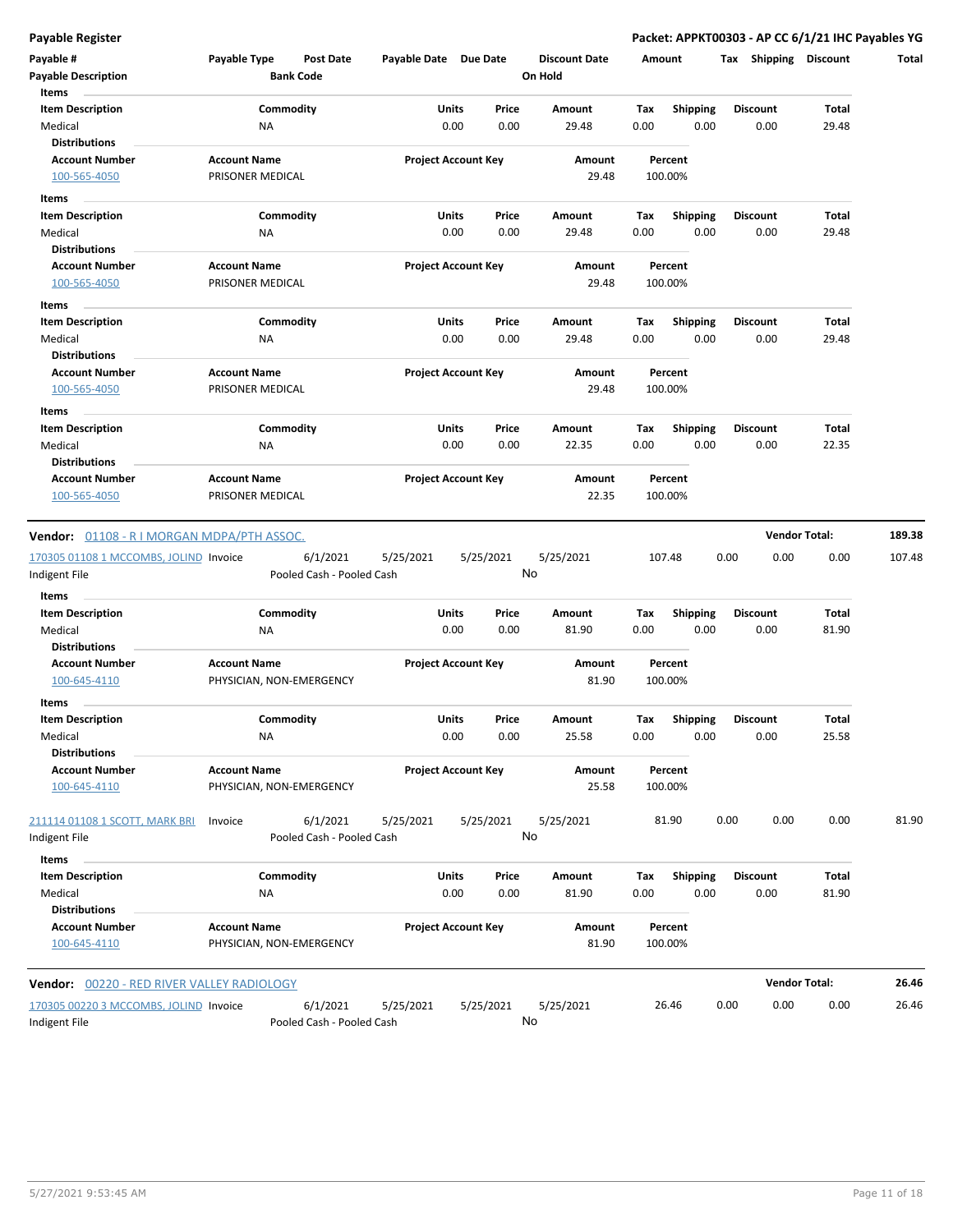| <b>Payable Register</b>                             |                                                      |                       |                            |                                 |                        | Packet: APPKT00303 - AP CC 6/1/21 IHC Payables YG |                      |        |
|-----------------------------------------------------|------------------------------------------------------|-----------------------|----------------------------|---------------------------------|------------------------|---------------------------------------------------|----------------------|--------|
| Payable #<br><b>Payable Description</b>             | Payable Type<br><b>Post Date</b><br><b>Bank Code</b> | Payable Date Due Date |                            | <b>Discount Date</b><br>On Hold | Amount                 | Tax Shipping Discount                             |                      | Total  |
| Items<br><b>Item Description</b>                    | Commodity                                            |                       | Units<br>Price             | Amount                          | <b>Shipping</b><br>Tax | <b>Discount</b>                                   | Total                |        |
| Medical                                             | ΝA                                                   |                       | 0.00<br>0.00               | 26.46                           | 0.00<br>0.00           | 0.00                                              | 26.46                |        |
| <b>Distributions</b>                                |                                                      |                       |                            |                                 |                        |                                                   |                      |        |
| <b>Account Number</b>                               | <b>Account Name</b>                                  |                       | <b>Project Account Key</b> | Amount                          | Percent                |                                                   |                      |        |
| 100-645-4110                                        | PHYSICIAN, NON-EMERGENCY                             |                       |                            | 26.46                           | 100.00%                |                                                   |                      |        |
| Vendor: 01171 - SHERMAN MD PROVIDER INC             |                                                      |                       |                            |                                 |                        |                                                   | <b>Vendor Total:</b> | 149.91 |
| SO19936 01171 1 CLARK, SAMANTH Invoice              | 6/1/2021                                             | 5/25/2021             | 5/25/2021                  | 5/25/2021                       | 149.91                 | 0.00<br>0.00                                      | 0.00                 | 149.91 |
| Indigent File                                       | Pooled Cash - Pooled Cash                            |                       |                            | No                              |                        |                                                   |                      |        |
| Items                                               |                                                      |                       |                            |                                 |                        |                                                   |                      |        |
| <b>Item Description</b>                             | Commodity                                            |                       | Units<br>Price             | Amount                          | Tax<br><b>Shipping</b> | <b>Discount</b>                                   | Total                |        |
| Medical                                             | ΝA                                                   |                       | 0.00<br>0.00               | 50.06                           | 0.00<br>0.00           | 0.00                                              | 50.06                |        |
| <b>Distributions</b>                                |                                                      |                       |                            |                                 |                        |                                                   |                      |        |
| <b>Account Number</b>                               | <b>Account Name</b>                                  |                       | <b>Project Account Key</b> | Amount                          | Percent                |                                                   |                      |        |
| 100-565-4050                                        | PRISONER MEDICAL                                     |                       |                            | 50.06                           | 100.00%                |                                                   |                      |        |
| Items                                               |                                                      |                       |                            |                                 |                        |                                                   |                      |        |
| <b>Item Description</b>                             | Commodity                                            |                       | Units<br>Price             | Amount                          | <b>Shipping</b><br>Tax | Discount                                          | Total                |        |
| Medical                                             | NA                                                   |                       | 0.00<br>0.00               | 99.85                           | 0.00<br>0.00           | 0.00                                              | 99.85                |        |
| <b>Distributions</b>                                |                                                      |                       |                            |                                 |                        |                                                   |                      |        |
| <b>Account Number</b>                               | <b>Account Name</b>                                  |                       | <b>Project Account Key</b> | Amount                          | Percent                |                                                   |                      |        |
| 100-565-4050                                        | PRISONER MEDICAL                                     |                       |                            | 99.85                           | 100.00%                |                                                   |                      |        |
|                                                     |                                                      |                       |                            |                                 |                        |                                                   |                      |        |
| <b>Vendor: 00322 - SHERMAN RADIOLOGY ASSOCIATES</b> |                                                      |                       |                            |                                 |                        |                                                   | <b>Vendor Total:</b> | 244.04 |
| 190901 00322 4 HINSON, SHEILA                       | 6/1/2021<br>Invoice                                  | 5/25/2021             | 5/25/2021                  | 5/25/2021                       | 33.68                  | 0.00<br>0.00                                      | 0.00                 | 33.68  |
| Indigent File                                       | Pooled Cash - Pooled Cash                            |                       |                            | No                              |                        |                                                   |                      |        |
| Items                                               |                                                      |                       |                            |                                 |                        |                                                   |                      |        |
| <b>Item Description</b>                             | Commodity                                            |                       | Units<br>Price             | Amount                          | <b>Shipping</b><br>Tax | <b>Discount</b>                                   | Total                |        |
| Medical                                             | NA                                                   |                       | 0.00<br>0.00               | 8.55                            | 0.00<br>0.00           | 0.00                                              | 8.55                 |        |
| <b>Distributions</b>                                |                                                      |                       |                            |                                 |                        |                                                   |                      |        |
| <b>Account Number</b>                               | <b>Account Name</b>                                  |                       | <b>Project Account Key</b> | Amount                          | Percent                |                                                   |                      |        |
| 100-645-4110                                        | PHYSICIAN, NON-EMERGENCY                             |                       |                            | 8.55                            | 100.00%                |                                                   |                      |        |
| Items                                               |                                                      |                       |                            |                                 |                        |                                                   |                      |        |
| <b>Item Description</b>                             | Commodity                                            |                       | Units<br>Price             | Amount                          | Tax<br><b>Shipping</b> | <b>Discount</b>                                   | Total                |        |
| Medical                                             | NA                                                   |                       | 0.00<br>0.00               | 25.13                           | 0.00<br>0.00           | 0.00                                              | 25.13                |        |
| <b>Distributions</b>                                |                                                      |                       |                            |                                 |                        |                                                   |                      |        |
| <b>Account Number</b><br>100-645-4110               | <b>Account Name</b><br>PHYSICIAN, NON-EMERGENCY      |                       | <b>Project Account Key</b> | Amount<br>25.13                 | Percent<br>100.00%     |                                                   |                      |        |
|                                                     |                                                      |                       |                            |                                 |                        |                                                   |                      |        |
| 210221 00322 2 STROBL, WILLIAM<br>Indigent File     | 6/1/2021<br>Invoice<br>Pooled Cash - Pooled Cash     | 5/25/2021             | 5/25/2021                  | 5/25/2021<br>No                 | 44.90                  | 0.00<br>0.00                                      | 0.00                 | 44.90  |
| Items                                               |                                                      |                       |                            |                                 |                        |                                                   |                      |        |
| <b>Item Description</b>                             | Commodity                                            |                       | <b>Units</b><br>Price      | Amount                          | Tax<br>Shipping        | <b>Discount</b>                                   | Total                |        |
| Medical                                             | NA                                                   |                       | 0.00<br>0.00               | 38.22                           | 0.00<br>0.00           | 0.00                                              | 38.22                |        |
| <b>Distributions</b>                                |                                                      |                       |                            |                                 |                        |                                                   |                      |        |
| <b>Account Number</b>                               | <b>Account Name</b>                                  |                       | <b>Project Account Key</b> | Amount                          | Percent                |                                                   |                      |        |
| 100-645-4110                                        | PHYSICIAN, NON-EMERGENCY                             |                       |                            | 38.22                           | 100.00%                |                                                   |                      |        |
| Items                                               |                                                      |                       |                            |                                 |                        |                                                   |                      |        |
| <b>Item Description</b>                             | Commodity                                            |                       | Units<br>Price             | Amount                          | Tax<br><b>Shipping</b> | Discount                                          | Total                |        |
| Medical                                             | ΝA                                                   |                       | 0.00<br>0.00               | 6.68                            | 0.00<br>0.00           | 0.00                                              | 6.68                 |        |
| <b>Distributions</b>                                |                                                      |                       |                            |                                 |                        |                                                   |                      |        |
| <b>Account Number</b>                               | <b>Account Name</b>                                  |                       | <b>Project Account Key</b> | Amount                          | Percent                |                                                   |                      |        |
| 100-645-4110                                        | PHYSICIAN, NON-EMERGENCY                             |                       |                            | 6.68                            | 100.00%                |                                                   |                      |        |
| 210426 00322 1 CHAMBERS, SCOTT Invoice              | 6/1/2021                                             | 5/25/2021             | 5/25/2021                  | 5/25/2021                       | 133.12                 | 0.00<br>0.00                                      | 0.00                 | 133.12 |
| Indigent File                                       | Pooled Cash - Pooled Cash                            |                       |                            | No                              |                        |                                                   |                      |        |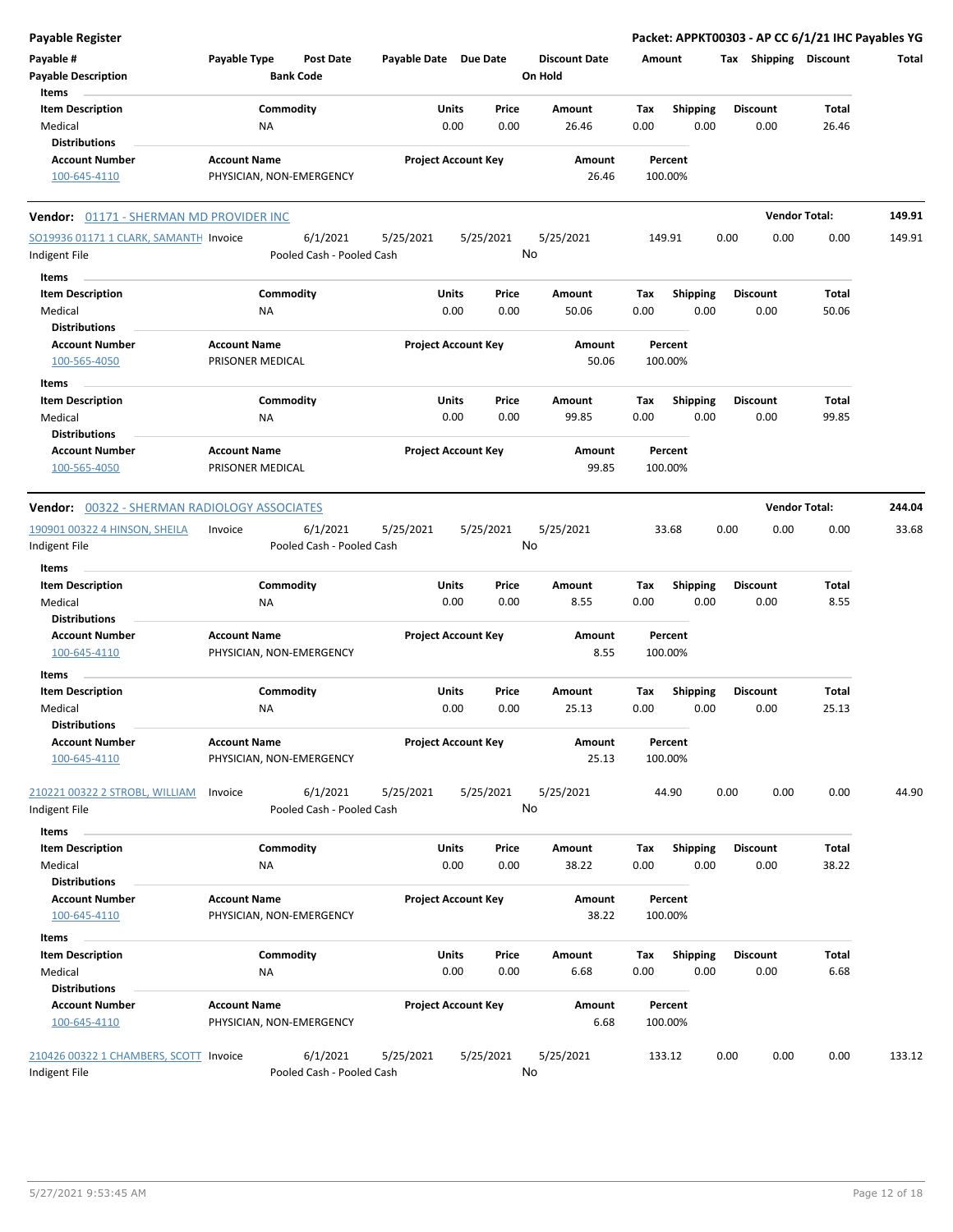| <b>Payable Register</b>                                 |                                                 |                                       |                       |                            |                 |                                 |             |                         |      |                         | Packet: APPKT00303 - AP CC 6/1/21 IHC Payables YG |          |
|---------------------------------------------------------|-------------------------------------------------|---------------------------------------|-----------------------|----------------------------|-----------------|---------------------------------|-------------|-------------------------|------|-------------------------|---------------------------------------------------|----------|
| Payable #<br><b>Payable Description</b>                 | Payable Type                                    | <b>Post Date</b><br><b>Bank Code</b>  | Payable Date Due Date |                            |                 | <b>Discount Date</b><br>On Hold | Amount      |                         |      | Tax Shipping Discount   |                                                   | Total    |
| <b>Items</b>                                            |                                                 |                                       |                       |                            |                 |                                 |             |                         |      |                         |                                                   |          |
| <b>Item Description</b>                                 | Commodity                                       |                                       |                       | Units                      | Price           | Amount                          | Tax         | Shipping                |      | <b>Discount</b>         | <b>Total</b>                                      |          |
| Medical                                                 | ΝA                                              |                                       |                       | 0.00                       | 0.00            | 66.56                           | 0.00        | 0.00                    |      | 0.00                    | 66.56                                             |          |
| <b>Distributions</b>                                    |                                                 |                                       |                       |                            |                 |                                 |             |                         |      |                         |                                                   |          |
| <b>Account Number</b>                                   | <b>Account Name</b>                             |                                       |                       | <b>Project Account Key</b> |                 | Amount                          |             | Percent                 |      |                         |                                                   |          |
| 100-645-4110                                            | PHYSICIAN, NON-EMERGENCY                        |                                       |                       |                            |                 | 66.56                           | 100.00%     |                         |      |                         |                                                   |          |
| Items                                                   |                                                 |                                       |                       |                            |                 |                                 |             |                         |      |                         |                                                   |          |
| <b>Item Description</b>                                 | Commodity                                       |                                       |                       | Units                      | Price           | Amount                          | Tax         | <b>Shipping</b>         |      | <b>Discount</b>         | <b>Total</b>                                      |          |
| Medical                                                 | ΝA                                              |                                       |                       | 0.00                       | 0.00            | 66.56                           | 0.00        | 0.00                    |      | 0.00                    | 66.56                                             |          |
| <b>Distributions</b>                                    |                                                 |                                       |                       |                            |                 |                                 |             |                         |      |                         |                                                   |          |
| <b>Account Number</b><br>100-645-4110                   | <b>Account Name</b><br>PHYSICIAN, NON-EMERGENCY |                                       |                       | <b>Project Account Key</b> |                 | Amount<br>66.56                 | 100.00%     | Percent                 |      |                         |                                                   |          |
| 210427 00322 1 SNOW, JERRY DEW Invoice<br>Indigent File |                                                 | 6/1/2021<br>Pooled Cash - Pooled Cash | 5/25/2021             |                            | 5/25/2021<br>No | 5/25/2021                       |             | 32.34                   | 0.00 | 0.00                    | 0.00                                              | 32.34    |
|                                                         |                                                 |                                       |                       |                            |                 |                                 |             |                         |      |                         |                                                   |          |
| Items<br><b>Item Description</b><br>Medical             | Commodity<br>ΝA                                 |                                       |                       | Units<br>0.00              | Price<br>0.00   | Amount<br>32.34                 | Tax<br>0.00 | <b>Shipping</b><br>0.00 |      | <b>Discount</b><br>0.00 | Total<br>32.34                                    |          |
| <b>Distributions</b>                                    |                                                 |                                       |                       |                            |                 |                                 |             |                         |      |                         |                                                   |          |
| <b>Account Number</b><br>100-645-4110                   | <b>Account Name</b><br>PHYSICIAN, NON-EMERGENCY |                                       |                       | <b>Project Account Key</b> |                 | <b>Amount</b><br>32.34          | 100.00%     | Percent                 |      |                         |                                                   |          |
| <b>Vendor: 01121 - TEXOMA EMERGENCY PHYSICIANS</b>      |                                                 |                                       |                       |                            |                 |                                 |             |                         |      | <b>Vendor Total:</b>    |                                                   | 73.25    |
| 210221 01121 1 STROBL, WILLIAM<br>Indigent File         | Invoice                                         | 6/1/2021<br>Pooled Cash - Pooled Cash | 5/25/2021             |                            | 5/25/2021<br>No | 5/25/2021                       |             | 73.25                   | 0.00 | 0.00                    | 0.00                                              | 73.25    |
| Items                                                   |                                                 |                                       |                       |                            |                 |                                 |             |                         |      |                         |                                                   |          |
| <b>Item Description</b>                                 | Commodity                                       |                                       |                       | Units                      | Price           | Amount                          | Tax         | <b>Shipping</b>         |      | <b>Discount</b>         | <b>Total</b>                                      |          |
| Medical<br><b>Distributions</b>                         | ΝA                                              |                                       |                       | 0.00                       | 0.00            | 73.25                           | 0.00        | 0.00                    |      | 0.00                    | 73.25                                             |          |
| <b>Account Number</b><br>100-645-4110                   | <b>Account Name</b><br>PHYSICIAN, NON-EMERGENCY |                                       |                       | <b>Project Account Key</b> |                 | Amount<br>73.25                 | 100.00%     | Percent                 |      |                         |                                                   |          |
| <b>Vendor: 01061 - TEXOMA MEDICAL CENTER</b>            |                                                 |                                       |                       |                            |                 |                                 |             |                         |      |                         | <b>Vendor Total:</b>                              | 5,214.54 |
| 210428 01061 1 WOODALL, DAVID<br>Indigent File          | Invoice                                         | 6/1/2021<br>Pooled Cash - Pooled Cash | 5/25/2021             |                            | 5/25/2021<br>No | 5/25/2021                       | 3,210.75    |                         | 0.00 | 0.00                    | 0.00                                              | 3,210.75 |
| Items                                                   |                                                 |                                       |                       |                            |                 |                                 |             |                         |      |                         |                                                   |          |
| <b>Item Description</b>                                 | Commodity                                       |                                       |                       | <b>Units</b>               | Price           | Amount                          | Tax         | <b>Shipping</b>         |      | <b>Discount</b>         | Total                                             |          |
| Medical                                                 | NA                                              |                                       |                       | 0.00                       | 0.00            | 3,210.75                        | 0.00        | 0.00                    |      | 0.00                    | 3,210.75                                          |          |
| <b>Distributions</b>                                    |                                                 |                                       |                       |                            |                 |                                 |             |                         |      |                         |                                                   |          |
| <b>Account Number</b><br>100-645-4130                   | <b>Account Name</b><br>HOSPITAL, INPATIENT      |                                       |                       | <b>Project Account Key</b> |                 | Amount<br>3,210.75              | 100.00%     | Percent                 |      |                         |                                                   |          |
| SO22665 01061 1 THACKER, BRAD<br>Indigent File          | Invoice                                         | 6/1/2021<br>Pooled Cash - Pooled Cash | 5/25/2021             |                            | 5/25/2021<br>No | 5/25/2021                       | 2,003.79    |                         | 0.00 | 0.00                    | 0.00                                              | 2,003.79 |
| Items                                                   |                                                 |                                       |                       |                            |                 |                                 |             |                         |      |                         |                                                   |          |
| <b>Item Description</b>                                 | Commodity                                       |                                       |                       | Units                      | Price           | Amount                          | Tax         | <b>Shipping</b>         |      | <b>Discount</b>         | Total                                             |          |
| Medical                                                 | ΝA                                              |                                       |                       | 0.00                       | 0.00            | 2,003.79                        | 0.00        | 0.00                    |      | 0.00                    | 2,003.79                                          |          |
| <b>Distributions</b>                                    |                                                 |                                       |                       |                            |                 |                                 |             |                         |      |                         |                                                   |          |
| <b>Account Number</b><br>100-565-4050                   | <b>Account Name</b><br>PRISONER MEDICAL         |                                       |                       | <b>Project Account Key</b> |                 | Amount<br>2,003.79              | 100.00%     | Percent                 |      |                         |                                                   |          |
| <b>Vendor: 00122 - TEXOMA NEUROLOGY ASSOCIATES</b>      |                                                 |                                       |                       |                            |                 |                                 |             |                         |      |                         | <b>Vendor Total:</b>                              | 155.49   |
| 210120 00122 1 MARTIN, REBECCA Invoice                  |                                                 | 6/1/2021                              | 5/25/2021             |                            | 5/25/2021       | 5/25/2021                       | 112.50      |                         | 0.00 | 0.00                    | 0.00                                              | 112.50   |
| Indigent File                                           |                                                 | Pooled Cash - Pooled Cash             |                       |                            | No              |                                 |             |                         |      |                         |                                                   |          |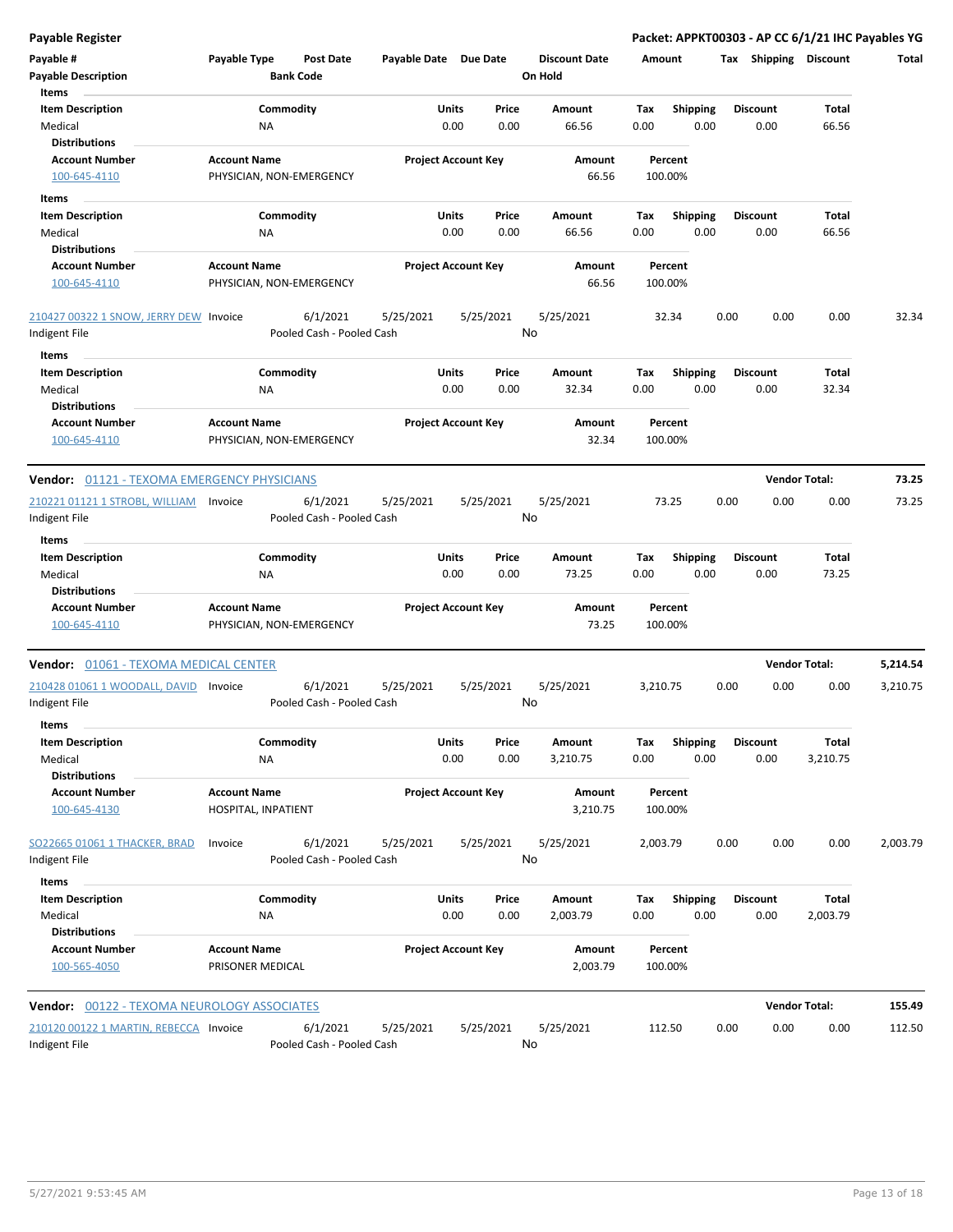| <b>Payable Register</b>                                |                                             |                                       |                            |               |                 |                                 |             |                         |      |                         |                      | Packet: APPKT00303 - AP CC 6/1/21 IHC Payables YG |
|--------------------------------------------------------|---------------------------------------------|---------------------------------------|----------------------------|---------------|-----------------|---------------------------------|-------------|-------------------------|------|-------------------------|----------------------|---------------------------------------------------|
| Payable #<br><b>Payable Description</b>                | Payable Type                                | <b>Post Date</b><br><b>Bank Code</b>  | Payable Date Due Date      |               |                 | <b>Discount Date</b><br>On Hold | Amount      |                         |      | Tax Shipping Discount   |                      | Total                                             |
| Items<br><b>Item Description</b>                       |                                             | Commodity                             |                            | Units         | Price           | Amount                          | Tax         | <b>Shipping</b>         |      | <b>Discount</b>         | <b>Total</b>         |                                                   |
| Medical                                                | ΝA                                          |                                       |                            | 0.00          | 0.00            | 112.50                          | 0.00        | 0.00                    |      | 0.00                    | 112.50               |                                                   |
| <b>Distributions</b>                                   |                                             |                                       |                            |               |                 |                                 |             |                         |      |                         |                      |                                                   |
| <b>Account Number</b>                                  | <b>Account Name</b>                         |                                       | <b>Project Account Key</b> |               |                 | Amount                          |             | Percent                 |      |                         |                      |                                                   |
| 100-645-4110                                           |                                             | PHYSICIAN, NON-EMERGENCY              |                            |               |                 | 112.50                          |             | 100.00%                 |      |                         |                      |                                                   |
| 210120 00122 2 MARTIN, REBECCA Invoice                 |                                             | 6/1/2021                              | 5/25/2021                  |               | 5/25/2021       | 5/25/2021                       |             | 42.99                   | 0.00 | 0.00                    | 0.00                 | 42.99                                             |
| Indigent File                                          |                                             | Pooled Cash - Pooled Cash             |                            |               | No              |                                 |             |                         |      |                         |                      |                                                   |
| Items                                                  |                                             |                                       |                            |               |                 |                                 |             |                         |      |                         |                      |                                                   |
| <b>Item Description</b>                                |                                             | Commodity                             |                            | Units         | Price           | Amount                          | Tax         | <b>Shipping</b>         |      | <b>Discount</b>         | Total                |                                                   |
| Medical                                                | <b>NA</b>                                   |                                       |                            | 0.00          | 0.00            | 42.99                           | 0.00        | 0.00                    |      | 0.00                    | 42.99                |                                                   |
| <b>Distributions</b>                                   |                                             |                                       |                            |               |                 |                                 |             |                         |      |                         |                      |                                                   |
| <b>Account Number</b><br>100-645-4110                  | <b>Account Name</b>                         | PHYSICIAN, NON-EMERGENCY              | <b>Project Account Key</b> |               |                 | Amount<br>42.99                 |             | Percent<br>100.00%      |      |                         |                      |                                                   |
| <b>Vendor: 01168 - TEXOMACARE SPECIALTY PHYSICIANS</b> |                                             |                                       |                            |               |                 |                                 |             |                         |      |                         | <b>Vendor Total:</b> | 6.42                                              |
| 210428 01168 1 WOODALL, DAVID Invoice<br>Indigent File |                                             | 6/1/2021<br>Pooled Cash - Pooled Cash | 5/25/2021                  |               | 5/25/2021<br>No | 5/25/2021                       |             | 6.42                    | 0.00 | 0.00                    | 0.00                 | 6.42                                              |
| Items                                                  |                                             |                                       |                            |               |                 |                                 |             |                         |      |                         |                      |                                                   |
| <b>Item Description</b>                                |                                             | Commodity                             |                            | Units         | Price           | Amount                          | Tax         | <b>Shipping</b>         |      | <b>Discount</b>         | Total                |                                                   |
| Medical                                                | ΝA                                          |                                       |                            | 0.00          | 0.00            | 6.42                            | 0.00        | 0.00                    |      | 0.00                    | 6.42                 |                                                   |
| <b>Distributions</b><br><b>Account Number</b>          | <b>Account Name</b>                         |                                       | <b>Project Account Key</b> |               |                 | Amount                          |             | Percent                 |      |                         |                      |                                                   |
| 100-645-4110                                           |                                             | PHYSICIAN, NON-EMERGENCY              |                            |               |                 | 6.42                            |             | 100.00%                 |      |                         |                      |                                                   |
|                                                        |                                             |                                       |                            |               |                 |                                 |             |                         |      |                         |                      |                                                   |
| Vendor: 01177 - TMC BONHAM HOSPITAL                    |                                             |                                       |                            |               |                 |                                 |             |                         |      |                         | <b>Vendor Total:</b> | 12,075.60                                         |
| 190901 01177 11 HINSON, SHEILA                         | Invoice                                     | 6/1/2021                              | 5/25/2021                  |               | 5/25/2021       | 5/25/2021                       |             | 409.20                  | 0.00 | 0.00                    | 0.00                 | 409.20                                            |
| Indigent File                                          |                                             | Pooled Cash - Pooled Cash             |                            |               | No              |                                 |             |                         |      |                         |                      |                                                   |
| <b>Items</b>                                           |                                             |                                       |                            |               |                 |                                 |             |                         |      |                         |                      |                                                   |
| <b>Item Description</b>                                |                                             | Commodity                             |                            | Units         | Price           | Amount                          | Tax         | Shipping                |      | <b>Discount</b>         | Total                |                                                   |
| Medical                                                | ΝA                                          |                                       |                            | 0.00          | 0.00            | 409.20                          | 0.00        | 0.00                    |      | 0.00                    | 409.20               |                                                   |
| <b>Distributions</b>                                   |                                             |                                       |                            |               |                 |                                 |             |                         |      |                         |                      |                                                   |
| <b>Account Number</b><br>100-645-4140                  | <b>Account Name</b><br>HOSPITAL, OUTPATIENT |                                       | <b>Project Account Key</b> |               |                 | Amount<br>409.20                |             | Percent<br>100.00%      |      |                         |                      |                                                   |
| 191204 01177 33 SPURLOCK, STEP                         | Invoice                                     | 6/1/2021                              | 5/25/2021                  |               | 5/25/2021       | 5/25/2021                       |             | 174.60                  | 0.00 | 0.00                    | 0.00                 | 174.60                                            |
| Indigent File                                          |                                             | Pooled Cash - Pooled Cash             |                            |               | No              |                                 |             |                         |      |                         |                      |                                                   |
| Items                                                  |                                             |                                       |                            |               |                 |                                 |             |                         |      |                         |                      |                                                   |
| <b>Item Description</b><br>Medical                     | NA                                          | Commodity                             |                            | Units<br>0.00 | Price<br>0.00   | Amount<br>174.60                | Tax<br>0.00 | <b>Shipping</b><br>0.00 |      | <b>Discount</b><br>0.00 | Total<br>174.60      |                                                   |
| <b>Distributions</b>                                   |                                             |                                       |                            |               |                 |                                 |             |                         |      |                         |                      |                                                   |
| <b>Account Number</b><br>100-645-4140                  | <b>Account Name</b><br>HOSPITAL, OUTPATIENT |                                       | <b>Project Account Key</b> |               |                 | Amount<br>174.60                |             | Percent<br>100.00%      |      |                         |                      |                                                   |
| 210426 01177 1 CHAMBERS, SCOTT Invoice                 |                                             | 6/1/2021                              | 5/25/2021                  |               | 5/25/2021       | 5/25/2021                       | 3,353.55    |                         | 0.00 | 0.00                    | 0.00                 | 3,353.55                                          |
| Indigent File                                          |                                             | Pooled Cash - Pooled Cash             |                            |               | No              |                                 |             |                         |      |                         |                      |                                                   |
| Items                                                  |                                             |                                       |                            |               |                 |                                 |             |                         |      |                         |                      |                                                   |
| <b>Item Description</b>                                |                                             | Commodity                             |                            | Units         | Price           | Amount                          | Tax         | <b>Shipping</b>         |      | <b>Discount</b>         | Total                |                                                   |
| Medical                                                | ΝA                                          |                                       |                            | 0.00          | 0.00            | 3,353.55                        | 0.00        | 0.00                    |      | 0.00                    | 3,353.55             |                                                   |
| <b>Distributions</b>                                   |                                             |                                       |                            |               |                 |                                 |             |                         |      |                         |                      |                                                   |
| <b>Account Number</b>                                  | <b>Account Name</b>                         |                                       | <b>Project Account Key</b> |               |                 | Amount                          |             | Percent                 |      |                         |                      |                                                   |
| 100-645-4140                                           | HOSPITAL, OUTPATIENT                        |                                       |                            |               |                 | 3,353.55                        |             | 100.00%                 |      |                         |                      |                                                   |
| 210427 01177 1 SNOW, JERRY DEW Invoice                 |                                             | 6/1/2021                              | 5/25/2021                  |               | 5/25/2021       | 5/25/2021                       | 5,313.45    |                         | 0.00 | 0.00                    | 0.00                 | 5,313.45                                          |
| Indigent File                                          |                                             | Pooled Cash - Pooled Cash             |                            |               | No              |                                 |             |                         |      |                         |                      |                                                   |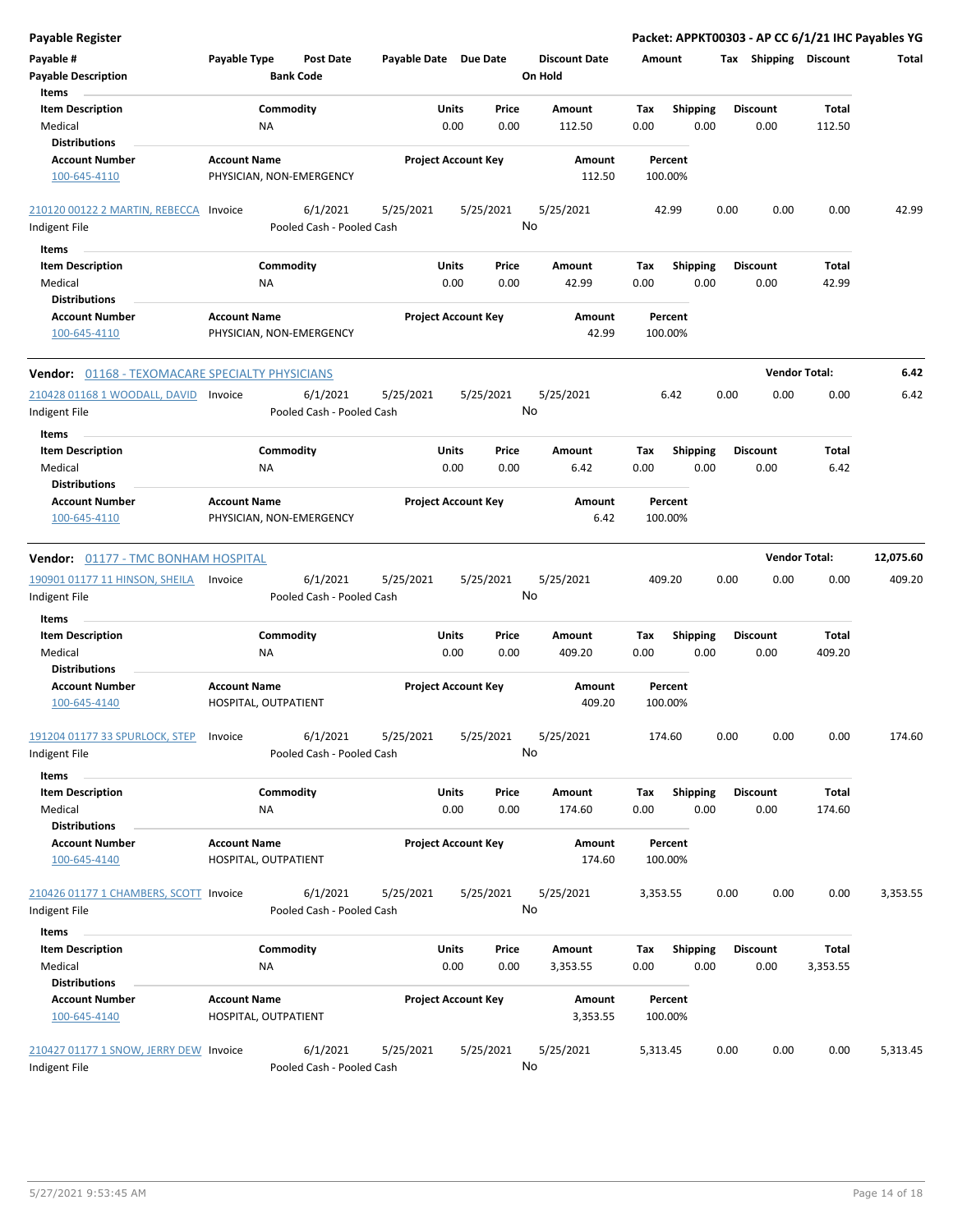| <b>Payable Register</b>                                             |                                             |                                       |                            |               |               |                                 |             |                         |      |                         |                      | Packet: APPKT00303 - AP CC 6/1/21 IHC Payables YG |
|---------------------------------------------------------------------|---------------------------------------------|---------------------------------------|----------------------------|---------------|---------------|---------------------------------|-------------|-------------------------|------|-------------------------|----------------------|---------------------------------------------------|
| Payable #<br><b>Payable Description</b>                             | Payable Type                                | <b>Post Date</b><br><b>Bank Code</b>  | Payable Date Due Date      |               |               | <b>Discount Date</b><br>On Hold | Amount      |                         |      | Tax Shipping Discount   |                      | Total                                             |
| Items<br><b>Item Description</b><br>Medical<br><b>Distributions</b> | <b>NA</b>                                   | Commodity                             |                            | Units<br>0.00 | Price<br>0.00 | Amount<br>5,313.45              | Tax<br>0.00 | <b>Shipping</b><br>0.00 |      | <b>Discount</b><br>0.00 | Total<br>5,313.45    |                                                   |
| <b>Account Number</b><br>100-645-4140                               | <b>Account Name</b><br>HOSPITAL, OUTPATIENT |                                       | <b>Project Account Key</b> |               |               | Amount<br>5,313.45              |             | Percent<br>100.00%      |      |                         |                      |                                                   |
| 210428 01177 1 WOODALL, DAVID<br>Indigent File                      | Invoice                                     | 6/1/2021<br>Pooled Cash - Pooled Cash | 5/25/2021                  |               | 5/25/2021     | 5/25/2021<br>No                 | 2,684.10    |                         | 0.00 | 0.00                    | 0.00                 | 2,684.10                                          |
| Items                                                               |                                             |                                       |                            |               |               |                                 |             |                         |      |                         |                      |                                                   |
| <b>Item Description</b><br>Medical<br><b>Distributions</b>          | ΝA                                          | Commodity                             |                            | Units<br>0.00 | Price<br>0.00 | Amount<br>2,684.10              | Tax<br>0.00 | <b>Shipping</b><br>0.00 |      | <b>Discount</b><br>0.00 | Total<br>2,684.10    |                                                   |
| <b>Account Number</b><br>100-645-4140                               | <b>Account Name</b><br>HOSPITAL, OUTPATIENT |                                       | <b>Project Account Key</b> |               |               | Amount<br>2,684.10              |             | Percent<br>100.00%      |      |                         |                      |                                                   |
| SO40961 01177 2 BECK, CHARLES<br>Indigent File                      | Invoice                                     | 6/1/2021<br>Pooled Cash - Pooled Cash | 5/25/2021                  |               | 5/25/2021     | 5/25/2021<br>No                 |             | 140.70                  | 0.00 | 0.00                    | 0.00                 | 140.70                                            |
| Items                                                               |                                             |                                       |                            |               |               |                                 |             |                         |      |                         |                      |                                                   |
| <b>Item Description</b><br>Medical                                  | Commodity<br>ΝA                             |                                       |                            | Units<br>0.00 | Price<br>0.00 | Amount<br>140.70                | Tax<br>0.00 | <b>Shipping</b><br>0.00 |      | <b>Discount</b><br>0.00 | Total<br>140.70      |                                                   |
| <b>Distributions</b><br><b>Account Number</b><br>100-565-4050       | <b>Account Name</b><br>PRISONER MEDICAL     |                                       | <b>Project Account Key</b> |               |               | Amount<br>140.70                |             | Percent<br>100.00%      |      |                         |                      |                                                   |
| Vendor: 01255 - Tribal Diagnostics LLC                              |                                             |                                       |                            |               |               |                                 |             |                         |      | <b>Vendor Total:</b>    |                      | 440.39                                            |
| 130819 01255 1 PLESS, HELEN ED<br>Indigent File                     | Invoice                                     | 6/1/2021<br>Pooled Cash - Pooled Cash | 5/25/2021                  |               | 5/25/2021     | 5/25/2021<br>No                 |             | 221.25                  | 0.00 | 0.00                    | 0.00                 | 221.25                                            |
| Items                                                               |                                             |                                       |                            |               |               |                                 |             |                         |      |                         |                      |                                                   |
| <b>Item Description</b><br>Medical<br><b>Distributions</b>          | <b>NA</b>                                   | Commodity                             |                            | Units<br>0.00 | Price<br>0.00 | Amount<br>166.94                | Tax<br>0.00 | Shipping<br>0.00        |      | <b>Discount</b><br>0.00 | Total<br>166.94      |                                                   |
| <b>Account Number</b><br>100-645-4150                               | <b>Account Name</b><br>LABORATORY/X-RAY     |                                       | <b>Project Account Key</b> |               |               | Amount<br>166.94                |             | Percent<br>100.00%      |      |                         |                      |                                                   |
| Items                                                               |                                             |                                       |                            |               |               |                                 |             |                         |      |                         |                      |                                                   |
| <b>Item Description</b><br>Medical<br><b>Distributions</b>          | <b>NA</b>                                   | Commodity                             |                            | Units<br>0.00 | Price<br>0.00 | Amount<br>54.31                 | Tax<br>0.00 | <b>Shipping</b><br>0.00 |      | <b>Discount</b><br>0.00 | Total<br>54.31       |                                                   |
| <b>Account Number</b><br>100-645-4150                               | <b>Account Name</b><br>LABORATORY/X-RAY     |                                       | <b>Project Account Key</b> |               |               | Amount<br>54.31                 |             | Percent<br>100.00%      |      |                         |                      |                                                   |
| 130819 01255 2 PLESS, HELEN ED<br>Indigent File                     | Invoice                                     | 6/1/2021<br>Pooled Cash - Pooled Cash | 5/25/2021                  |               | 5/25/2021     | 5/25/2021<br>No                 |             | 219.14                  | 0.00 | 0.00                    | 0.00                 | 219.14                                            |
| Items                                                               |                                             |                                       |                            |               |               |                                 |             |                         |      |                         |                      |                                                   |
| <b>Item Description</b><br>Medical<br><b>Distributions</b>          | NA                                          | Commodity                             |                            | Units<br>0.00 | Price<br>0.00 | Amount<br>166.94                | Tax<br>0.00 | <b>Shipping</b><br>0.00 |      | <b>Discount</b><br>0.00 | Total<br>166.94      |                                                   |
| <b>Account Number</b><br>100-645-4150                               | <b>Account Name</b><br>LABORATORY/X-RAY     |                                       | <b>Project Account Key</b> |               |               | <b>Amount</b><br>166.94         |             | Percent<br>100.00%      |      |                         |                      |                                                   |
| Items                                                               |                                             |                                       |                            |               |               |                                 |             |                         |      |                         |                      |                                                   |
| <b>Item Description</b><br>Medical<br><b>Distributions</b>          | <b>NA</b>                                   | Commodity                             |                            | Units<br>0.00 | Price<br>0.00 | Amount<br>52.20                 | Tax<br>0.00 | <b>Shipping</b><br>0.00 |      | <b>Discount</b><br>0.00 | Total<br>52.20       |                                                   |
| <b>Account Number</b><br>100-645-4150                               | <b>Account Name</b><br>LABORATORY/X-RAY     |                                       | <b>Project Account Key</b> |               |               | Amount<br>52.20                 |             | Percent<br>100.00%      |      |                         |                      |                                                   |
| Vendor: 01253 - William Cook MD PC                                  |                                             |                                       |                            |               |               |                                 |             |                         |      |                         | <b>Vendor Total:</b> | 44.57                                             |
| 180512 01253 4 NORTON, CAROL E Invoice<br>Indigent File             |                                             | 6/1/2021<br>Pooled Cash - Pooled Cash | 5/25/2021                  |               | 5/25/2021     | 5/25/2021<br>No                 |             | 44.57                   | 0.00 | 0.00                    | 0.00                 | 44.57                                             |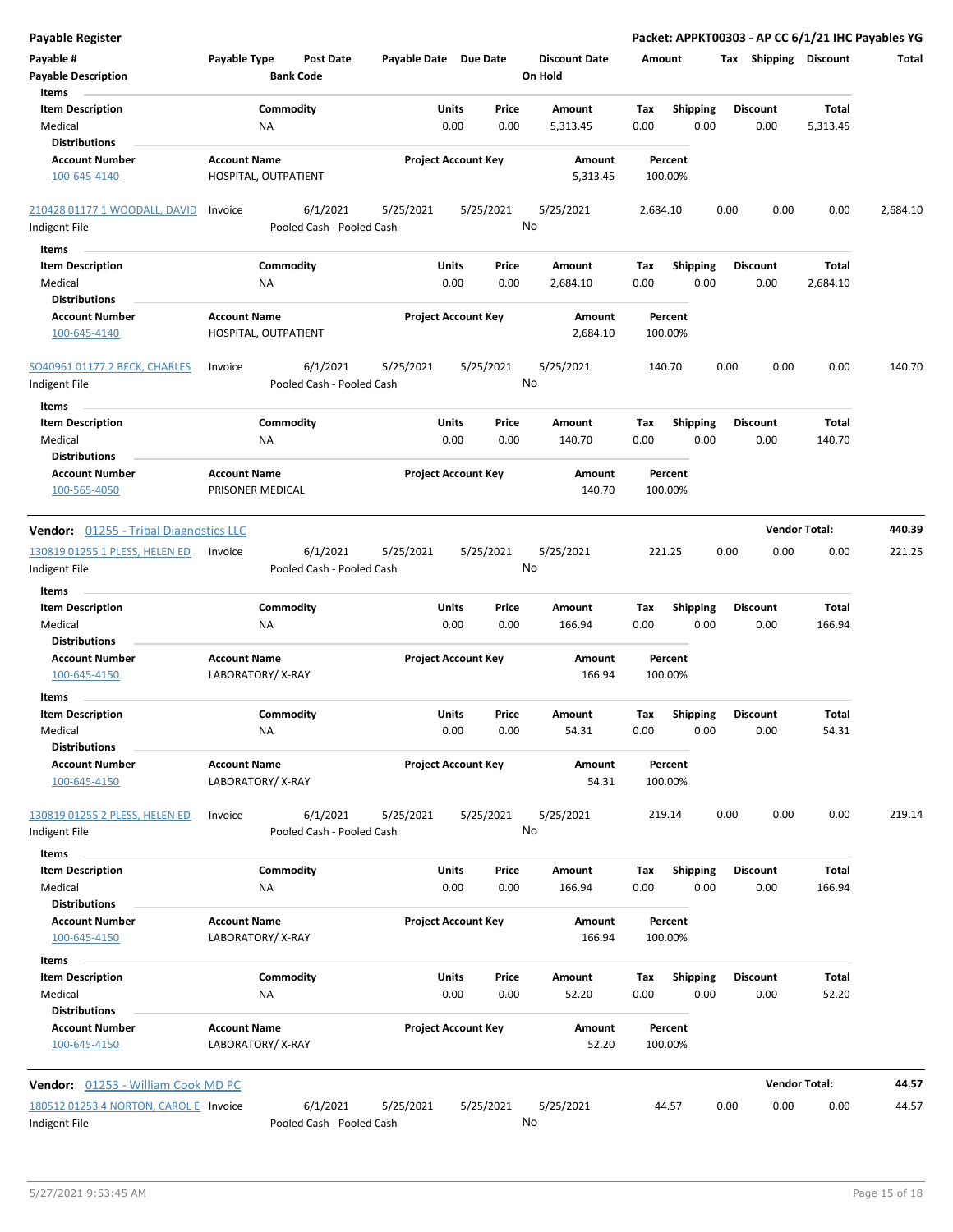| Payable #<br><b>Payable Description</b> | <b>Pavable Type</b><br><b>Bank Code</b> | <b>Post Date</b> | <b>Pavable Date</b> | <b>Due Date</b>            | <b>Discount Date</b><br>On Hold |       | Amount          | Тах             | <b>Shipping</b> | <b>Discount</b> | Total |
|-----------------------------------------|-----------------------------------------|------------------|---------------------|----------------------------|---------------------------------|-------|-----------------|-----------------|-----------------|-----------------|-------|
| <b>Items</b>                            |                                         |                  |                     |                            |                                 |       |                 |                 |                 |                 |       |
| <b>Item Description</b>                 | Commoditv                               |                  | Units               | Price                      | Amount                          | Tax   | <b>Shipping</b> | <b>Discount</b> |                 | Total           |       |
| Medical                                 | <b>NA</b>                               |                  | 0.00                | 0.00                       | 44.57                           | 0.00  | 0.00            |                 | 0.00            | 44.57           |       |
| <b>Distributions</b>                    |                                         |                  |                     |                            |                                 |       |                 |                 |                 |                 |       |
| <b>Account Number</b>                   | <b>Account Name</b>                     |                  |                     | <b>Project Account Key</b> | Amount                          |       | Percent         |                 |                 |                 |       |
| 100-645-4110                            | PHYSICIAN, NON-EMERGENCY                |                  |                     |                            |                                 | 44.57 | 100.00%         |                 |                 |                 |       |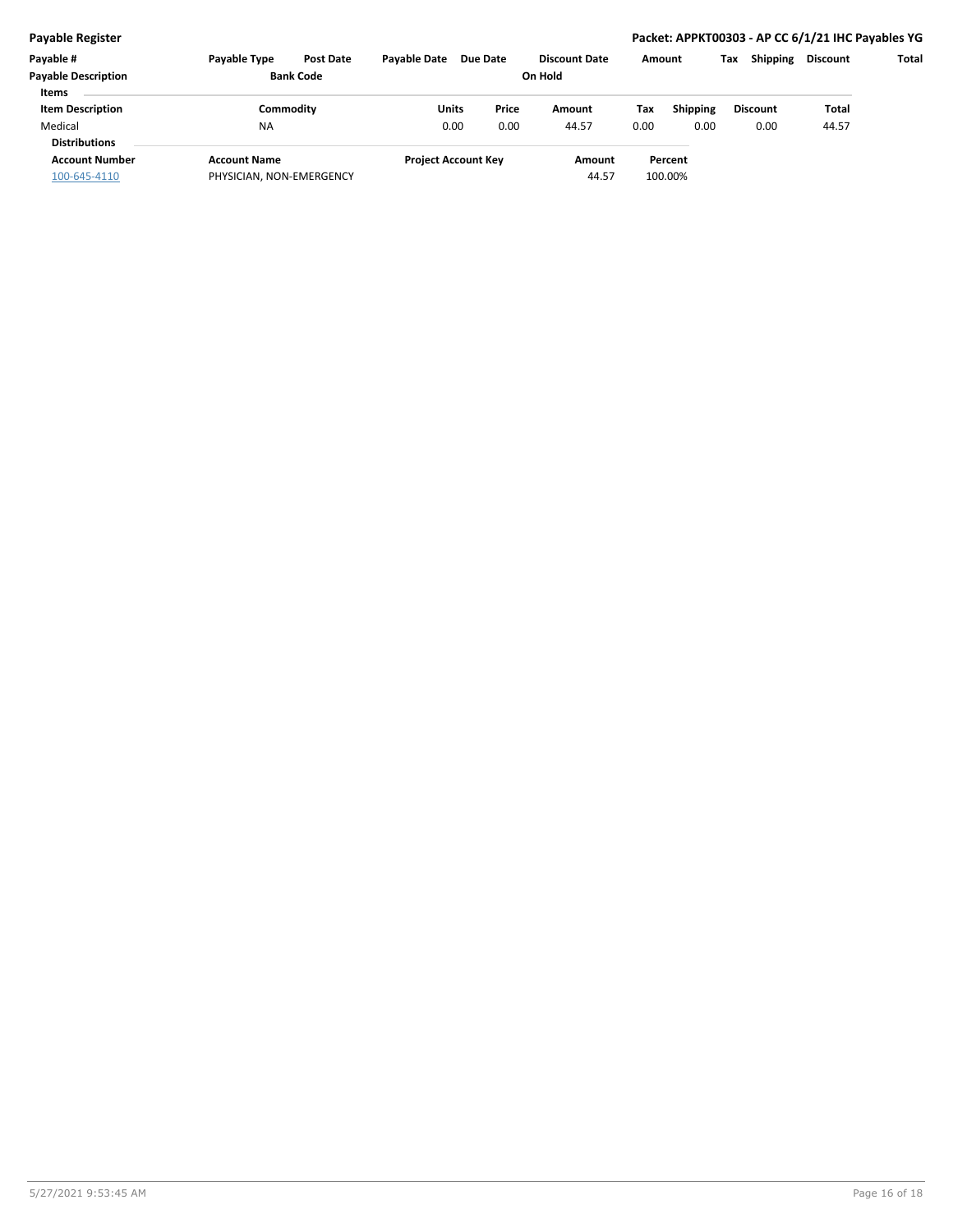# Payable Summary

| Type    | Count               | Gross     | Tax  | Shipping | <b>Discount</b> | Total     | <b>Manual Payment</b> | <b>Balance</b> |
|---------|---------------------|-----------|------|----------|-----------------|-----------|-----------------------|----------------|
| Invoice | ьs                  | 30,050.26 | 0.00 | 0.00     | 0.00            | 30,050.26 | 0.00                  | 30,050.26      |
|         | <b>Grand Total:</b> | 30,050.26 | 0.00 | 0.00     | 0.00            | 30,050.26 | 0.00                  | 30,050.26      |